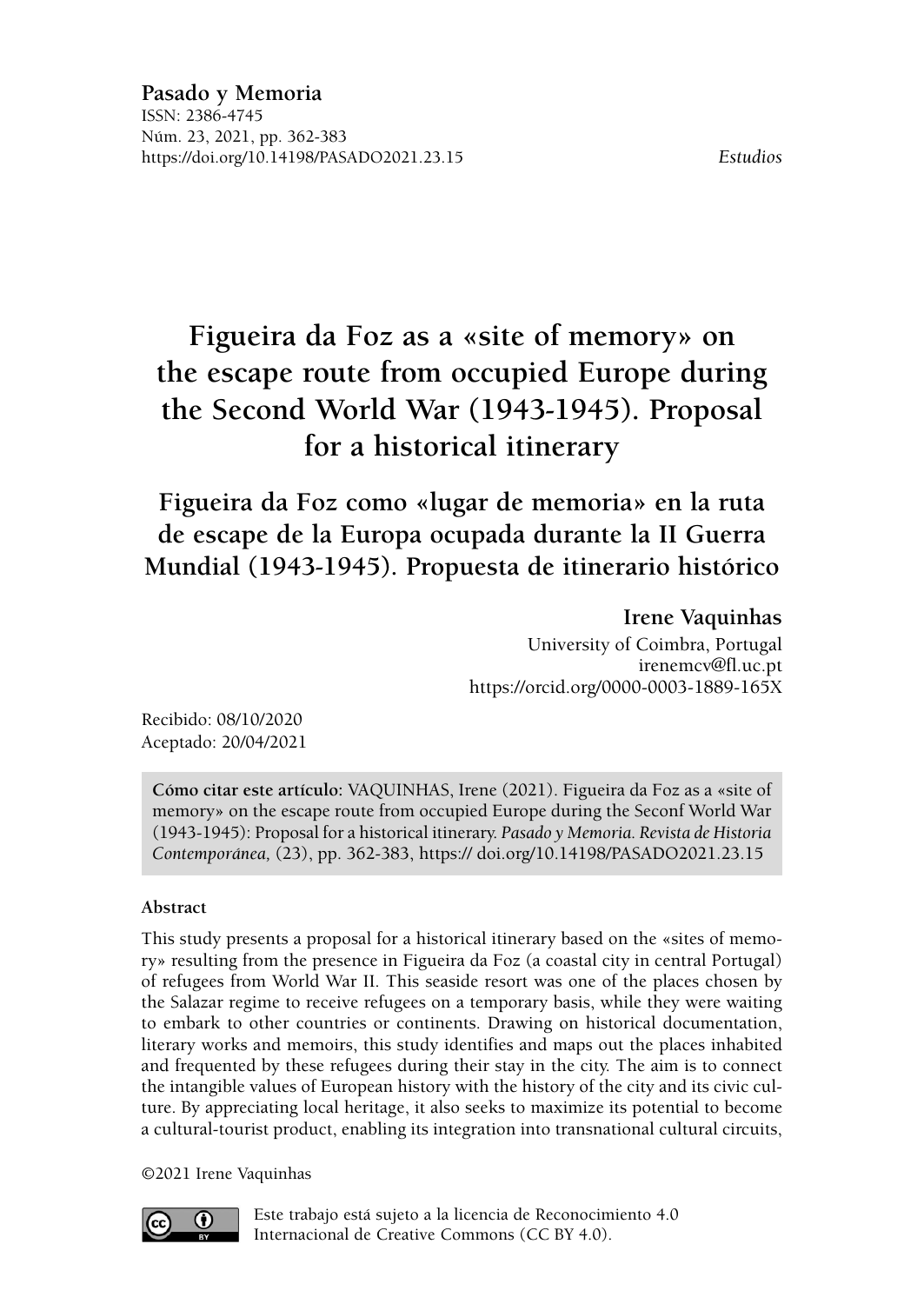within the framework of the European Union's policy for cross-border regions whose main aim was to free Europe from Nazi power and to break up of occupied Europe.

**Keywords:** Figueira da Foz (Portugal); Refugees; World War II; Cultural Tourism; Historical Itinerary.

#### **Resumen**

En este estudio se presenta una propuesta de itinerario histórico que toma como referencia «lugares de memoria» asociados a la presencia de refugiados de la II Guerra Mundial en Figueira da Foz, región central de Portugal. Este destino vacacional fue uno de los lugares escogidos por el régimen salazarista para acoger refugiados, mientras esperaban para embarcar rumbo a otros destinos. A partir de documentación histórica, se identifican los lugares donde vivieron, o que frecuentaron. El recorrido trazado al articular los valores intangibles de la historia europea con la historia de la ciudad, de la cultura cívica con la valorización del patrimonio local, tiene potencial para convertirse en un producto turístico-cultural. Asimismo, esa combinación permite integrarlo en circuitos culturales trasnacionales, en el marco de la política regional transfronteriza de la Unión Europea, que tenían como principal objetivo la liberación de Europa del dominio nazi y el escape de la Europa ocupada.

**Palabras clave:** Figueira da Foz (Portugal); Refugiados; II Guerra Mundial; Turismo cultural; Itinerario histórico.

**Financiación:** Research funded by Fundação para a Ciência e a Tecnologia (UIDB/00311/ 2020).

#### **1. Introduction**

In 1933, a new page of world history was launched with the rise of Nazi Germany and implementation of racially discriminatory regulations that would affect the lives of thousands of people, forcing them to abandon their families, homes, possessions and countries.

In the Spring of 1940, the Nazi occupation of countries in northern and western Europe, such as Denmark, Norway, Netherlands, Luxembourg, Belgium and France, provoked the mass flight of terrified populations, a phenomenon that intensified in the summer of 1942 with the start of the deportation of Jews (Mühlen, 2012: 59). The main exit route from the occupied territories was the Iberian one, which passed through the Pyrenees and across Spain to Lisbon, the Atlantic port of embarkation for other continents, particularly the United States (Pereira, 2017: 48). Portugal was, therefore, above all, a country of transit.

During the exodus from occupied France, visas granted by the Portuguese Consul in Bordeaux, Aristides de Sousa Mendes (1885-1954) (Andringa, 1996: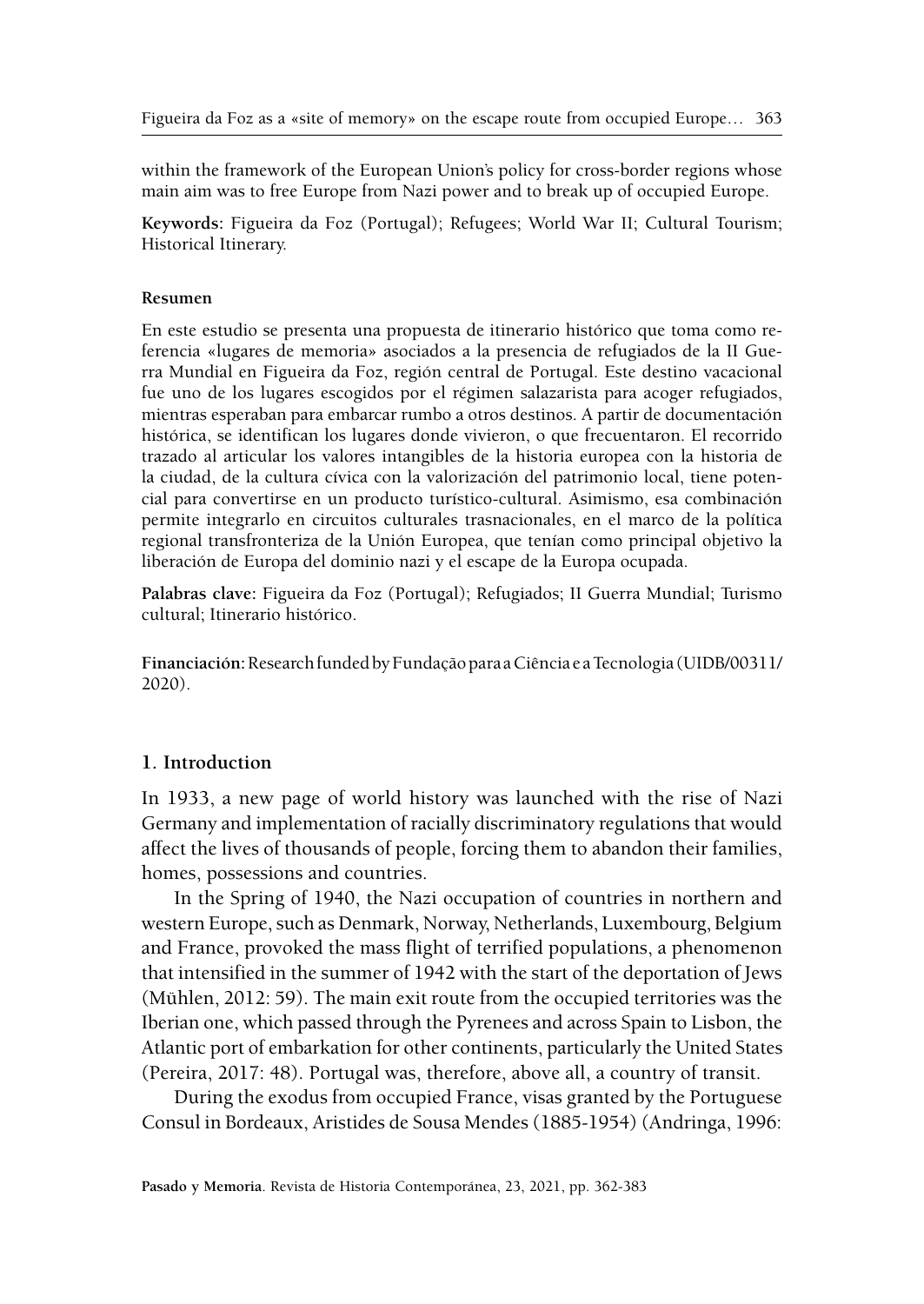8) in defiance of the Portuguese government and his immediate superiors, offered hope to Jewish and non-Jewish refugees alike that they might achieve the freedom they longed for (Pereira, 2017: 41-43).

For political and diplomatic reasons arising from the Anglo-Portuguese alliance, and in order to ensure neutrality in the conflict (Milgram, 2010: 99), the Salazar regime permitted these people to remain temporarily in the country as the political and social situation in Europe intensified, though there was a gradual tightening-up of restrictions as the migration flows swelled. Fearful of public order disturbances and the diffusion amongst the Portuguese population of subversive political ideas (particularly communism), the government imposed a policy of «dissuasion-repression», channelling the refugees to «fixed residence zones» outside the main urban centres, where they could be more easily controlled and supervised by the political police (Pimentel, 1996: 822-823).

The coastal city of Figueira da Foz, in the central region of the country, was one of the locations chosen for this purpose. It had been a popular summer resort since the end of the 19<sup>th</sup> century, particularly after the establishment of the railway link with Spain in the 1880s, which brought an increased flux of holiday-makers from the border regions. During the Spanish Civil War (1936-1939), the city received people fleeing that conflict (Vaquinhas, 2015: 4757-4778); and in the 1940s, given its integration into the Iberian tourist routes and infrastructures characteristic of a summer bathing resort<sup>1</sup>, it became one of the official places for the accommodation of refugees fleeing countries of central Europe.

The aim of this study is precisely to recreate their presence in the city, identify the places most frequented by them or most representative of their stay, and propose a historic itinerary that will place the city of Figueira da Foz on the map of «sites of memory» on the European wartime escape route.

The working methodology involved the comparison of different types of sources, both handwritten and printed, belonging mostly to the Historical Archive of the Figueira da Foz City Council (A.H.M.F.F.), especially residence permits (1930-1945), Programas Visados (programmes certified) by the Inspecção dos Espectáculos (Inspectorate of Shows), a department of the censorship in Portugal Estado Novo (1939-1947), and the periodical press, amongst other documents. During the war, the local periodicals covered the

<sup>1.</sup> The other «zones of fixed residence» were also located in the central region of Portugal. Most of them (such as Curia, Luso, Caldas da Rainha and Foz do Arelho, Ericeira and Lousa de Cima) were seaside resorts or spas, with the material infrastructures able to cope with large contingents of people (Pereira, 2017: 59-63).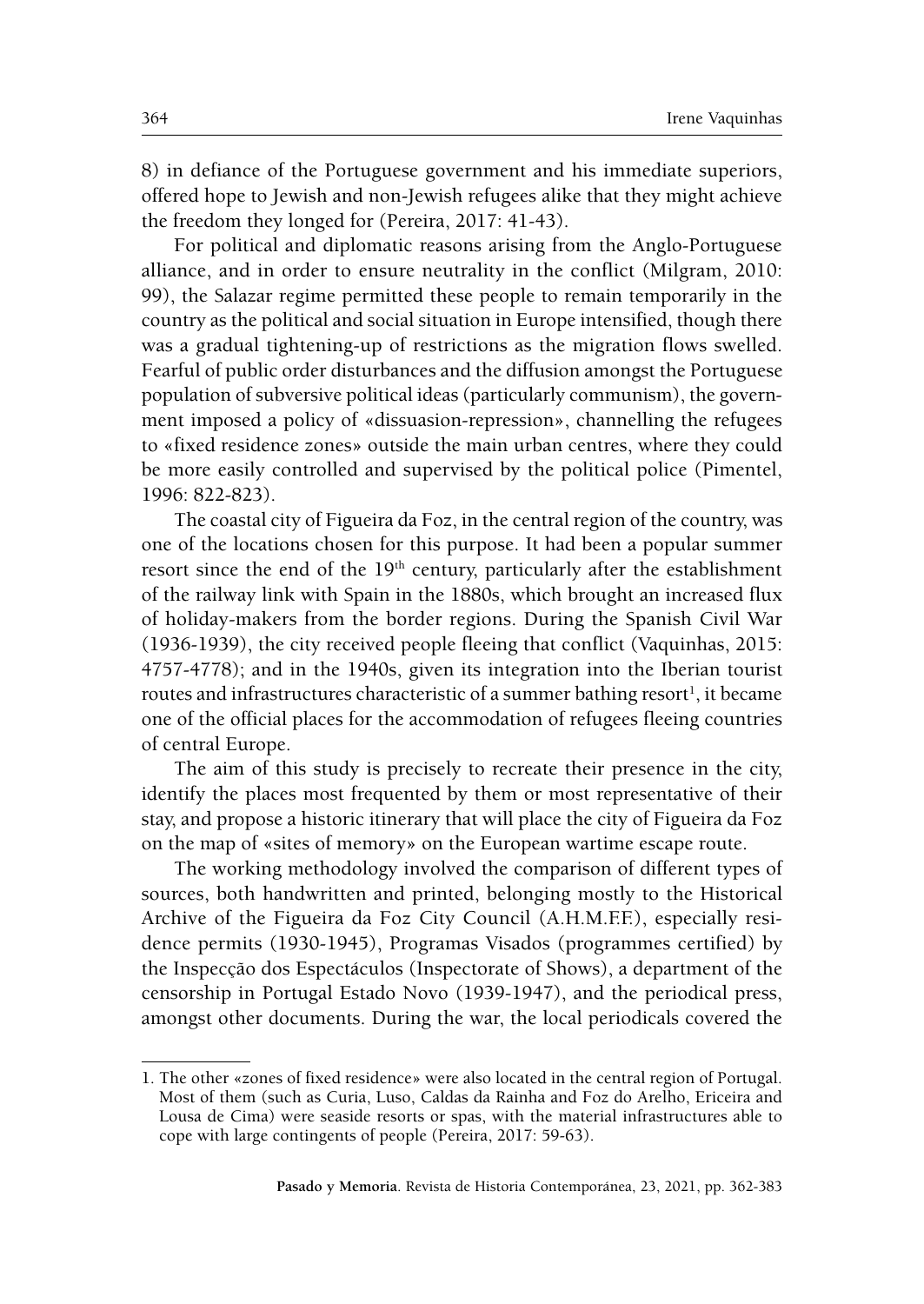subject regularly, such as the chronicle «Alô, Alô Bairro Novo» in the newspaper *O Figueirense*. At the time, the Bairro Novo (literally «new neighbourhood») was the epicentre of the social and recreational life of the town, becoming in the 1940s a veritable Babel of different nationalities and tongues. These sources of information were compared with documents from the political police (*Polícia de Vigilância e Defesa do Estado*, hereafter PVDE), available in the Centre for Correspondence Received by the Figueira da Foz City Council, along with some memoirs and fictional works set in the Figueira beach resort.

How, then, should memorial tourism be defined and characterized? To what extent is it appropriate for the beach resort of Figueira da Foz, more used to being considered for a representative of sun and sea tourism? What values and priorities are defended by it? What advantages might it bring the city? These are some of the questions that this study seeks to answer.

### **2. Memorial tourism and the preparation of historical itineraries**

The opening-up of European borders after the fall of the Berlin Wall in 1989 stimulated the development of a tourism of nostalgia and memory directed at sites of trauma, suffering, destruction or repression associated with the Second World War. Most of these were located, overwhelmingly, in Central and Eastern Europe.

But memorial tourism was not a completely new phenomenon; it dates back at least as far as the post-1st World War period when battlefields and monuments commemorating unknown soldiers fallen in combat became sites of pilgrimage (Jacquot; Chareyron et Cousin, 2018). It is a particular form of tourism that connects a powerful historical consciousness with the recovery of memorial testimony in which the «purely recreational aspects are relegated to second place» (Crahay, 2014: 151), in favour of a biographical relationship, individual or collective, on the part of the visitors with the places passed through (Bechtel; Jurgenson, 2013: 13).

These specific characteristics not only make problematic its categorization as a form of tourism, as some authors have pointed out (Bierwerth, 2011: 20; Crahay, 2014: 151), but also, in the line of Paul Ricoeur's psychoanalytic readings about the cult of memory (Ricoeur, 2000), have tended to associate it with a process of amamnesis. In accordance with this interpretation, it constitutes a cathartic and therapeutic journey «in search of one's roots», or indeed of «oneself», even purporting to provide reconciliation with the past and the reconstruction of an individual or collective identity (Bierwerth, 2011: 18-21; Besson, 2014; Cirac, 2014: 320; Jansen-Verbeke; George, 2015). Diaspora tourism is one of the names given to this tourism segment (Bierwerth,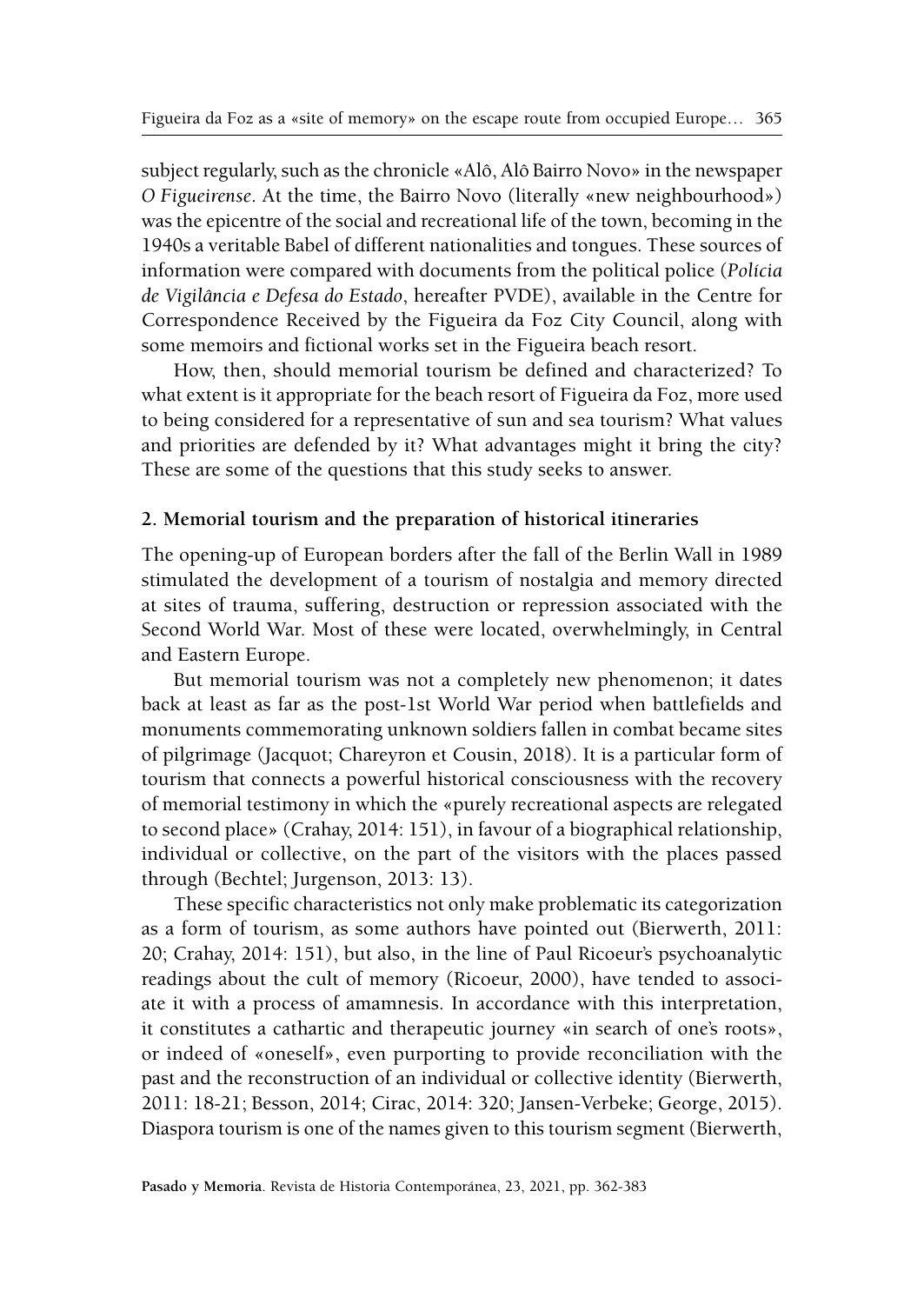2011: 18), though it also has affinities with «dark tourism», a «morbid or macabre» tourism centred on places of conflict or spaces associated with death, oppression or suffering, such as the concentration camps (Knafou, 2012; Cirac, 2014: 320; Gonçalves, 2017: 29-34).

One of its fundaments lies in the ethical imperative of the duty to remember as a way of exorcizing a past that «is not forgotten» (Jansen-Verbeke; George, 2015). However, as the individuals directly involved in the traumatic events and their immediate descendants gradually disappear, the priorities and patterns of this type of tourism tend to change, becoming redefined on an individual (rather than collective, national, ethnic or cultural) scale (Besson, 2014).

At present, the instrumentalization by public powers of the concept of «duty of memory» seeks to confer utility and economic value upon the cultural patrimony of the past (Nora, 1999), putting it at the service of communities or places (Jacquot; Chareyron et Cousin, 2018). It is no longer only about using tourism as a motive for reconstructing destroyed places (Danchin, 2014), but of reintegrating the cultural and multi-ethnic dimension in a historically considered space and within its own development. It aims to restore a collective memory and confer pedagogical and use value upon the cultural heritage, conceiving it as a productive investment. These dimensions are framed by the current taste «for the past», the recognition of cultural heritage as a factor of sustainable development (Greffe, 2011: 928), and social and political concerns of the present time. That is the case with the notion of heritage as a «common good» of identity (Hertzog, 2011), as well as the ideological importance of values of reconciliation and tolerance, associated to peace, human rights and democracy, principles underlying the reconfiguration of European space after the end of the Second World War. With its complex character, memorial tourism seeks to provide the tourist or visitor with an enriching intercultural experience, allowing him or her to know the physical space of the events that occurred, and transmitting, in a didactic manner, educational values that encourage reflection about the historical context and the ideological questions that were at its source.

From these basic foundations, the range of products on offer in cultural tourism has increased, able to generate a wide range of activities. One of the most representative cases, for example are the thematic tourist routes about the liberation of Europe from Nazi control at the end of the Second World War.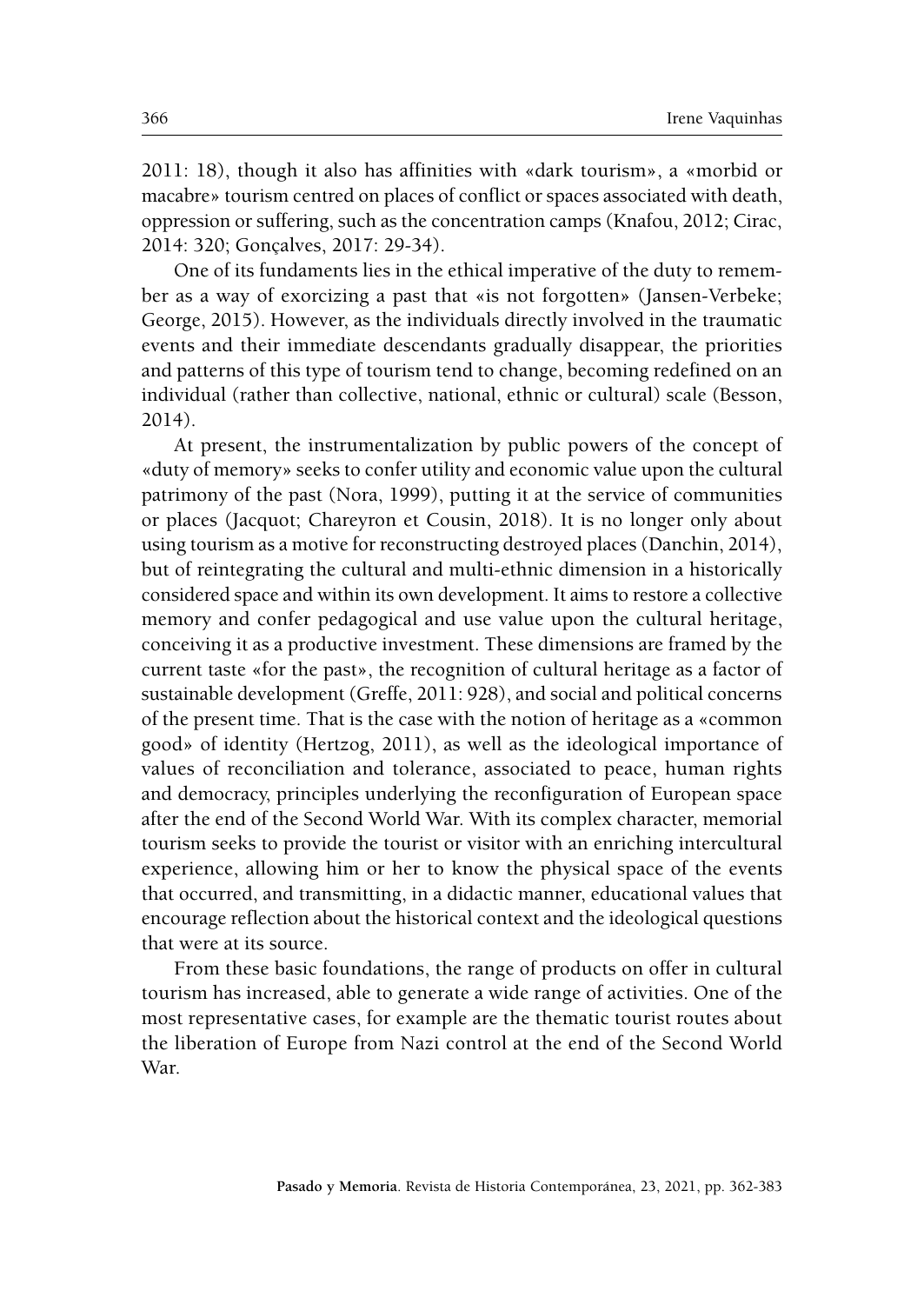Without attempting to be exhaustive<sup>2</sup>, we should at least mention the Liberation Route Europe, a trail created by the Foundation of the same name, based in Netherlands, which includes a project co-financed by the European Union with the support of various international organizations and institutions: universities, former combatant associations, museums, tourist agencies and others (Brentjens; Lenders, 2028: 360). According to the institutional website, its purpose is «to bring together national perspectives on the liberation of Europe, to learn and share experiences and understanding, in order to create a unified awareness of the importance of freedom |…| It deals with individual nation states' selective memories of the war, and calls for an international response, by seeking to examine the complex heritage of the Second World War from multiple historical perspectives. It connects this history with life in modern-day Europe, as well as other parts of the world, underscoring the role of international reconciliation and the promotion of reflection: reflection on the value of our hard-won freedoms»<sup>3</sup>. The visits/routes proposed involve various «sites of memory» located in Belgium, the Czech Republic, France, Germany, Luxembourg, Italy, Poland and others. Portugal, however, is not included.

Strictly speaking, an itinerary, in this context, is a «description of a path |...| specifying the places |...| and proposing a series of activities and services» (Maia; Baptista, 2011: 673), which obeys specific technical procedures and a structuring rationale (Figueira, 2013: 20).

In Portugal, there are very few urban historical itineraries related to the presence of refugees from the Second World War, although some local councils

<sup>2.</sup> There are numerous visits and tourist routes on the theme of the Second World War on offer in numerous European locations and available on the internet. See, for example, *Visite historique à Vincennes: parcours autor de la seconde guerre mondiale* [\(https://explore](https://exploreparis.com/fr/1128-visite-historique-vincennes-parcours-autour-seconde-guerre-mondiale.html)[paris.com/fr/1128-visite-historique-vincennes-parcours-autour-seconde-guerre-mondi](https://exploreparis.com/fr/1128-visite-historique-vincennes-parcours-autour-seconde-guerre-mondiale.html)[ale.html](https://exploreparis.com/fr/1128-visite-historique-vincennes-parcours-autour-seconde-guerre-mondiale.html)[\)](https://exploreparis.com/fr/1128-visite-historique-vincennes-parcours-autour-seconde-guerre-mondiale.html)) or *Randonneurs de mémoire*, in various parts of Luxembourg. Regarding Spain, reference is made to the Caldas de Mallavella case, a small spa town in Girona province, which has accepted around one thousand Italian refugees, main theme of the work of Nadal Ferreras (2019) and Ordónez (sf). Some photos of jewish refugee children are display in United States Holocaust Memorial Museum, [https://www.ushmm.org/search/](https://www.ushmm.org/search/results/?q=caldas+de+malavella) [results/?q=caldas+de+malavella.](https://www.ushmm.org/search/results/?q=caldas+de+malavella) Outside Europe, in the United States of America, reference is made to the Scattergood case, in the state of Iowa, which was a refuge for Europeans escaping from the holocaust, main theme of the PhD of Michael Luick-Thrams (1996), Out of Hitler's Reach: the Scattergood Hostel for European Refugees 1939-1943, [https://](https://www.thegazette.com/news/80-years-ago-scattergood-took-in-refugees-fleeing-nazis/) [www.thegazette.com/news/80-years-ago-scattergood-took-in-refugees-fleeing-nazis/;](https://www.thegazette.com/news/80-years-ago-scattergood-took-in-refugees-fleeing-nazis/) «Out of Hitler's Reach», [https://www.iowapbs.org/iowapathways/artifact/out-hitler's-reach](https://www.iowapbs.org/iowapathways/artifact/out-hitler’s-reach)

<sup>3.</sup> Similarly, the *Fondation pour la Mémoire de la Shoah* organizes visits to «sites of memory» related to the genocide of the Jewish people. [http://www.fondationshoah.org/enseigne](http://www.fondationshoah.org/enseignement/voyages-pedagogiques)[ment/voyages-pedagogiques](http://www.fondationshoah.org/enseignement/voyages-pedagogiques) [\(https://www.visitluxembourg.com/fr/tours-recommandes/](https://www.visitluxembourg.com/fr/tours-recommandes/tour/t/randonneurs-de-memoire) [tour/t/randonneurs-de-memoire](https://www.visitluxembourg.com/fr/tours-recommandes/tour/t/randonneurs-de-memoire)).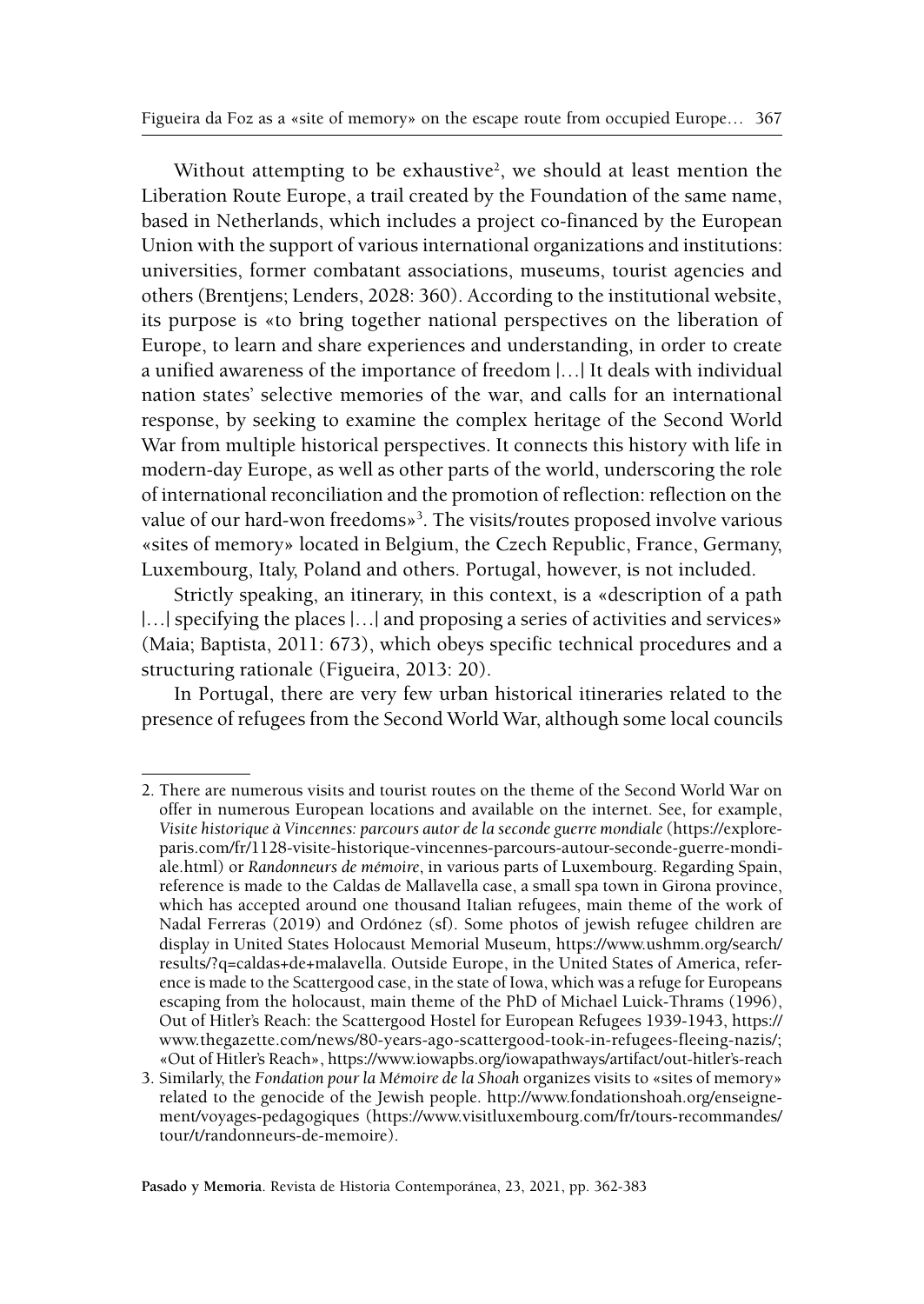and other state organizations promote initiatives or make available cultural facilities evoking the memory of the refugee in the 20<sup>th</sup> century. This is the case of the Cascais Town Council, which in 1999 created the space Memory of Exiles<sup>4</sup>, and the municipality of Almeida, which, in 2017 opened to the public the museum «Vilar Formoso Frontier of Peace. Memorial to the Refugees and the Consul Aristides de Sousa Mendes»; dedicated to the passage of refugees through Portugal during the Second World War, the museum is lodged in the Vilar Formoso railway station, one of Portugal's main land borders<sup>5</sup>.

As regards historical itineraries, one well-known case concerns the town of Ericeira, which was also a place of «fixed residence» (Júnior, 1998), its Tourist Board provides visitors with a printed route through various spaces and streets of the town where the refugees lived or passed. The leaflet identifies places to visit, accompanied by photographs: «Praça da República, the square where the refugees arrived»; «Panel of glazed tiles on Miguel Bombarda Street, the former Morais Pension where the first group of refugees was lodged»; «Building adapted into a Synagogue where the Jews could worship»; «Office of the Unitarian Service Committee in the Largo dos Condes in Ericeira which funded the refugees (in front of the post office)», «House in Florêncio Granate Street where Fritz Teppich lived between 1943 and 1946», amongst other information. This type of itinerary is thus a way of exploring the these places' relationship with the history of the Second World War, providing information about the refugees, their daily lives and activities, and the places they frequented.

### **3. Figueira da Foz as safe haven: from «fugitives» to «guests»**

In the summer of 1940, the German occupation of France precipitated the flow of foreigners to Portugal, heading above all to Lisbon, the city with the only port of embarkation to the United States of America, and where could be found the various embassies, consuls, international aid organizations and transport operators (Lima; Neves, 2005: 21). Given the turn of events, the authorities

<sup>4.</sup> The main aim of the «Memory of Exiles Space», according to its website, is «to evoke the memory of one of the most important aspects of the county's history, namely its role as a place of refuge, hope and passage for thousands of exiles and refugees fleeing European conflicts – the Spanish Civil War and Second World War». [https://www.cascais.](https://www.cascais.pt/equipamento/espaco-memoria-dos-exilios) [pt/equipamento/espaco-memoria-dos-exilios.](https://www.cascais.pt/equipamento/espaco-memoria-dos-exilios) On this topic, see also Lima y Neves (2005).

<sup>5.</sup> Vilar Formoso Frontier of Peace. Memorial to the Refugees and to the Consul Aristides de Sousa Mendes. [http://www.centerofportugal.com/pt/vilar-formoso-a-fronteira-da-paz/.](http://www.centerofportugal.com/pt/vilar-formoso-a-fronteira-da-paz/) This museum is organized into six exhibition spaces entitled: «People like us», «The nightmare begins», «The voyage», «Vilar Formoso – Frontier of Peace», «Through the lands of Portugal» and «Departure». For more on this museum, see also Ramalho (2014).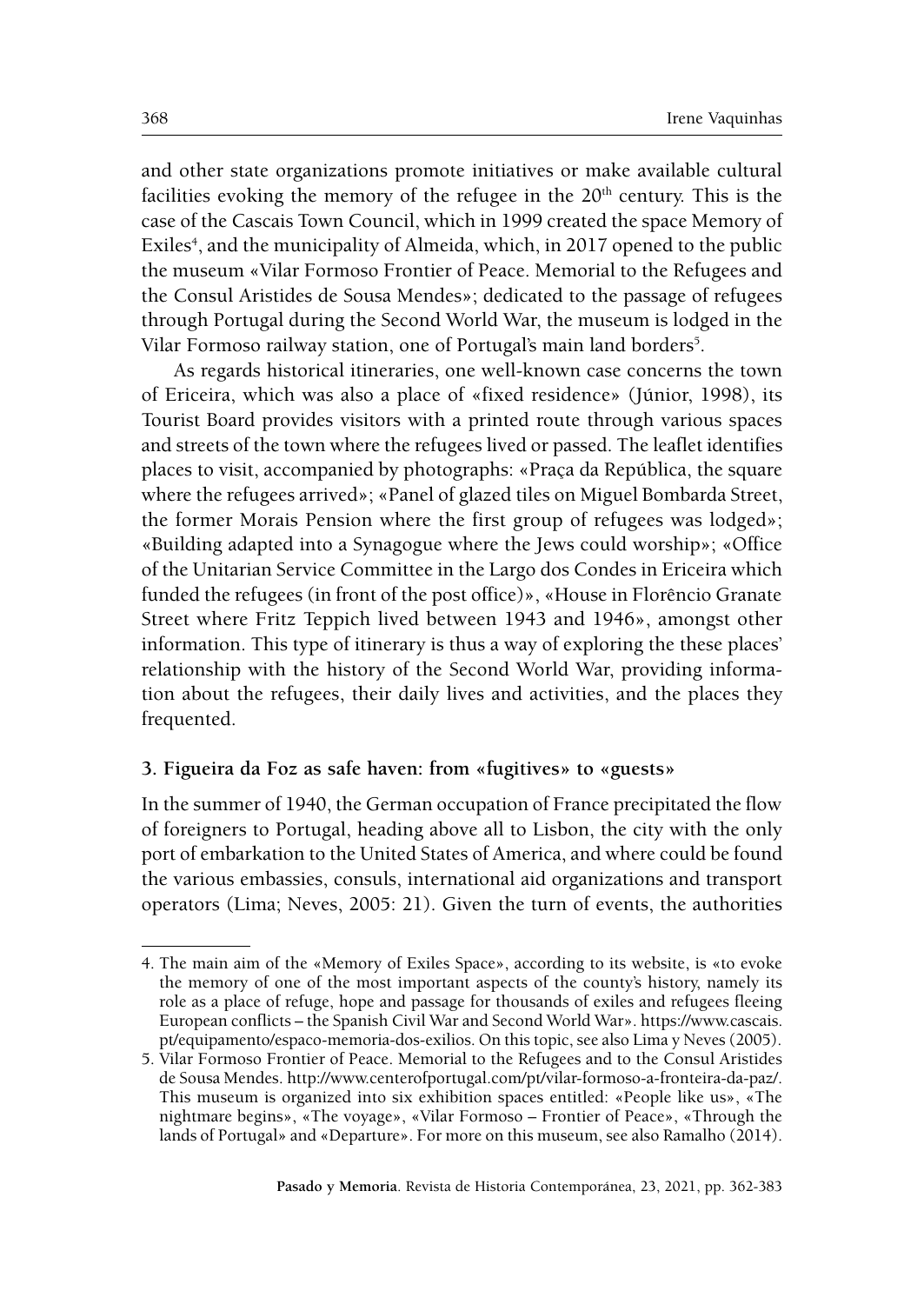decided to place the refugees in «fixed residences», following the example of other countries like France (Pimentel, 2006: 127-134).

The Figueira press recorded the arrivals of these hordes of refugees by train and by car. On 24th June, the first group arrived, having entered the country at Vilar Formoso on the Beira Alta railway line. The 85 refugees of various nationalities were distributed around «various hotels and pensions and some rented houses»<sup>6</sup>. Then, at the beginning of July many more arrived<sup>7</sup>, making (according to the press) a total of around 600 individuals. The groups were received with «open demonstrations of kindness and sympathy so that they would not feel their situation too much». On their arrival at the Figueira railway station, a committee consisting of the vice-consul of France, members of the Municipal Tourist Board and the French community in the town («colónia francesa») was waiting to greet them, along with «dozens of people»<sup>8</sup>.

From «fugitives» («foragidos»), as they were sometimes called, the refugees rapidly became known as «guests» («hóspedes»), a linguistic shift that was registered in the local press, reflecting the frank hospitality with which they were received by most of the urban population<sup>9</sup>. Irene Flunser Pimentel in her work *Judeus em Portugal durante a II Guerra Mundial* («Jews in Portugal during the Second World War») mentions the testimony of the Czech journalist, Eugen Tillinger, a refugee in the city, which seems to confirm the press story. Fearing that they would be incarcerated in a camp like those of the French, their fear evaporated when they arrived: «we have to thank the Portuguese with all our hearts. Their kindness has exceeded all limits (…) When we arrived, the city council had brought to the railway station everyone that knew French to receive us |…| the refugees from the war were received in a fantastic way |…| In the afternoon, the cinema allowed free entry |…| The menus in the restaurants were written in two languages |…| the council strictly forbade the hotels and businesses to charge us higher prices» (Pimentel, 2006: 131).

In fact, the press mentions the arrival in the city of the respected journalist, who contributed to *Paris-Soir*, and other papers<sup>10</sup>. His trajectory through Europe, as described by the local press – from Paris to Bordeaux, and from there, through Spain to Portugal – indicates that the journalist was one of

<sup>6.</sup> *O Figueirense*, 26th June 1940.

<sup>7. «</sup>Compreensão», *O Figueirense*, 3rd July 1940; «The refugees from the war found in Figueira the peace and quiet they so desired», *O Figueirense*, <sup>9th</sup> July 1940; *O Figueirense*, 27<sup>th</sup> July 1940.

<sup>8. «</sup>Refugiados», *O Figueirense*, 29th June 1940.

<sup>9. «</sup>Compreensão», *O Figueirense*, 3rd July 1940.

<sup>10. «</sup>The refugees from the war find in Figueira the peace and quiet they so desire», *O Figueirense*, 9<sup>th</sup> July 1940.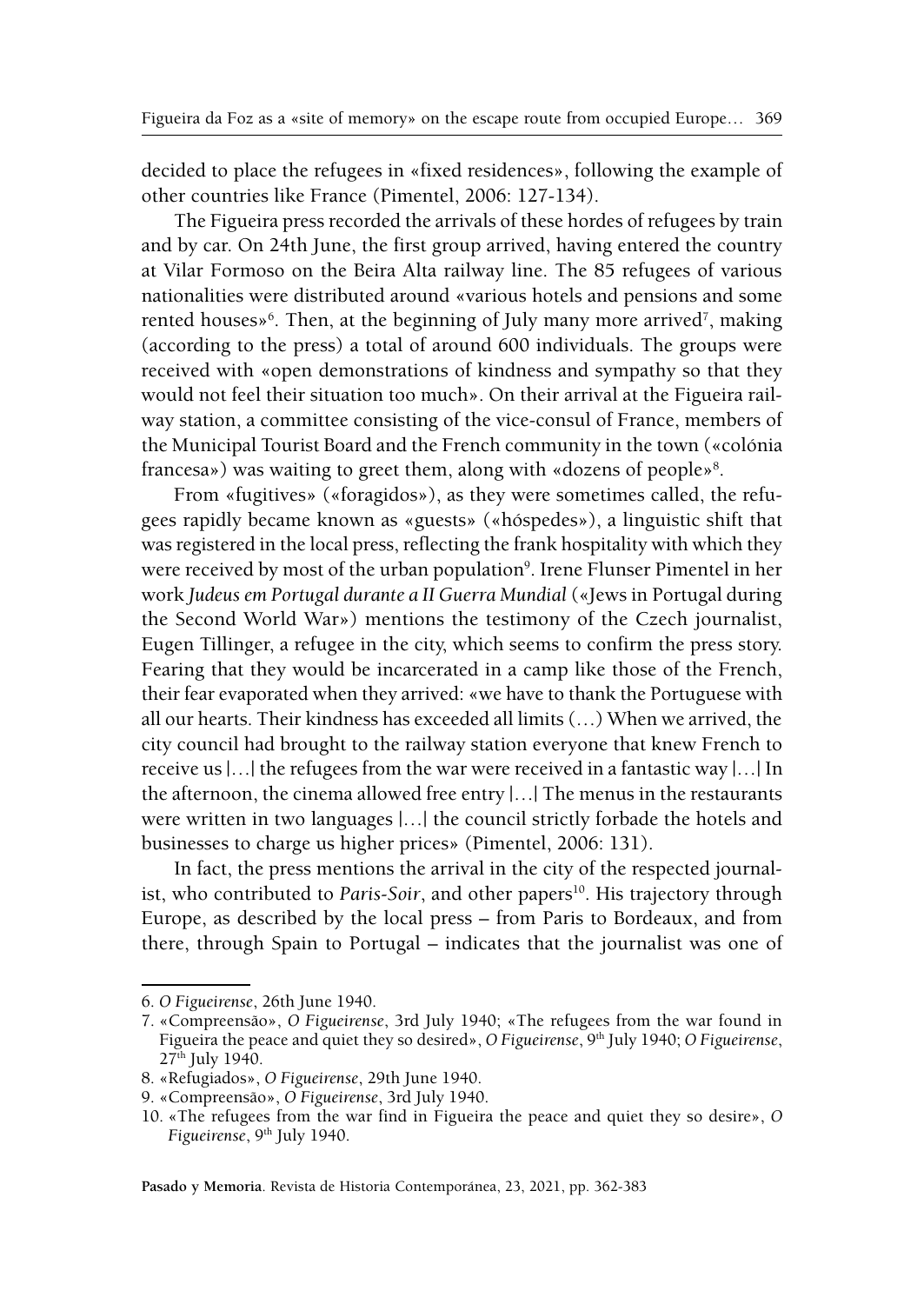those that benefitted from the visas granted by the consul Aristides de Sousa Mendes<sup>11</sup>. He was not, however, the only one: there were many others.

The analysis of a cluster of visas (104 in number) contained, for unknown reasons, in the Figueira da Foz Municipal Archive, shows the diversity of nationalities present in the city in 1944. Most were born in Spain (43), followed by France (23), Belgium (14) and Brazil (13) (Table I).

|                | <b>SF</b> | <b>SM</b>      | <b>TOTAL</b> |
|----------------|-----------|----------------|--------------|
| Germany        | 1         |                | 1            |
| Belgium        | 7         | 7              | 14           |
| Brazil         | 3         | 10             | 13           |
| Czechoslovakia | 1         |                | 1            |
| Spain          | 20        | 23             | 43           |
| France         | 12        | 11             | 23           |
| Italy          | 2         | $\overline{2}$ | 4            |
| Switzerland    | 1         |                | 1            |
| China          |           | 2              | 2            |
| Netherlands    |           | 1              | 1            |
| Poland         |           | 1              | 1            |
| <b>TOTAL</b>   | 47        | 57             | 104          |

Table I. Breakdown of nationalities based on residence permits (1944)

Source: A.H.M.F.F., Residence permits issued to foreigners

As for the date of entry into Portugal, over half (59.6%, 62 cases) of the foreigners came in 1940 or afterwards, while 36.5% (38 cases) entered between 1933 and 1939. In 4 cases (3.8%) there is no information in this respect.

### *3.1. The impact of the refugees: transformations of daily life*

The passage of refugees through the city is mentioned in some memoirs. Luís Cajão in his book *As torrentes da memória. Histórias e inconfidências do arcoda-velha* («The torrents of memory: Stories and secrets from the olden days») describes how some hundreds of refugees flooded into the city «fleeing Hitler and Holocaust» (Cajão, 1979: 13), which affected the peaceful lifestyle of the town and imprinted new habits, exerting a stimulant effect on the local society. Many, says Leitão Fernandes, «were able |…| to find the welcoming atmosphere that was needed»; the cafés of the Bairro Novo became busy «the whole year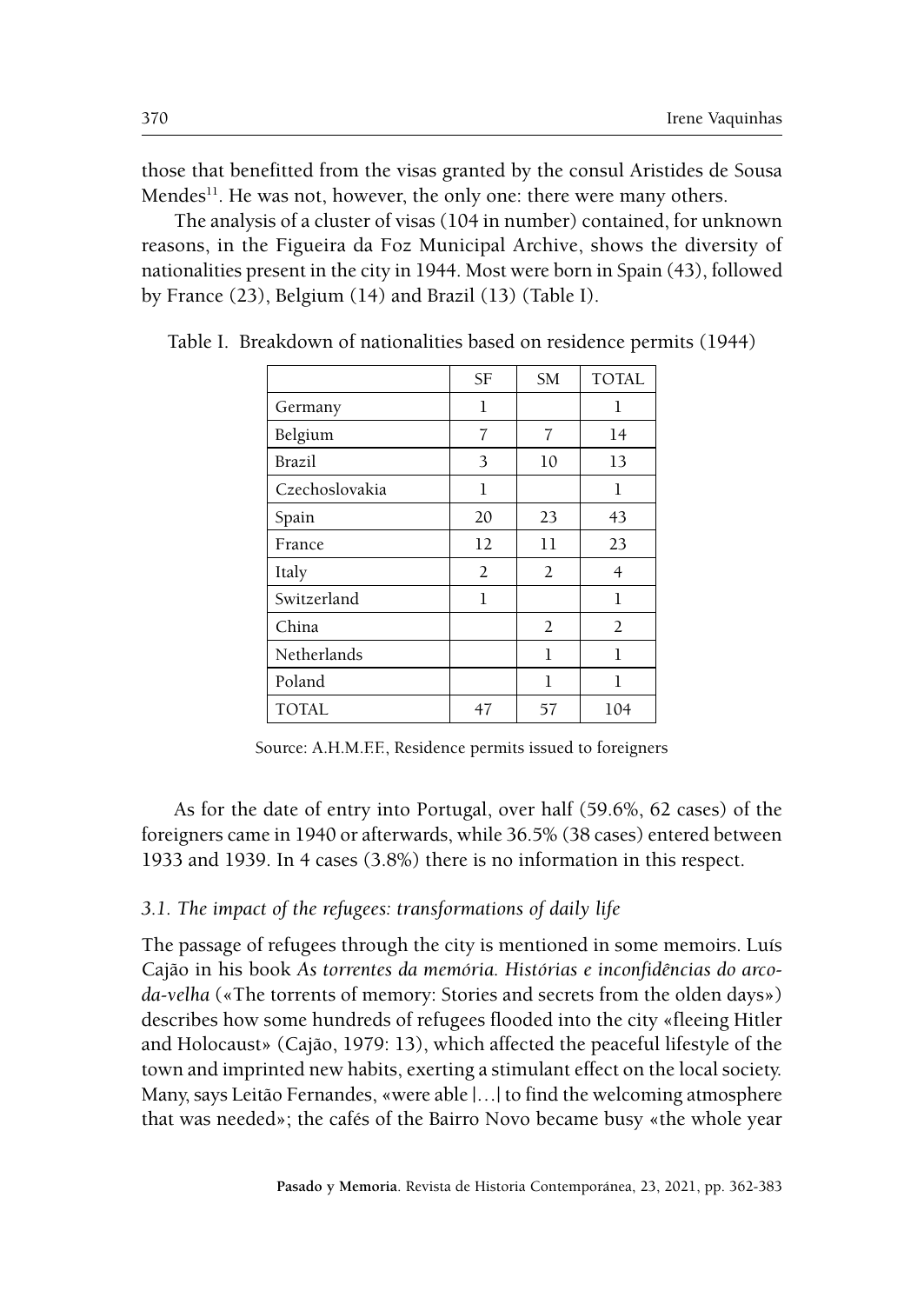round», something that was not usual at that time<sup>12</sup>. That is to say, the «foreign infiltration», as Augusto Veiga called it, animated the Bairro Novo, extending the «summer season into the autumn» $13$ .

In the city, the foreigners encountered warm hospitality and little risk, and were charmed by the sunshine and the light. The atmosphere was relaxed, and life ran along smoothly. In wartime, the city was seething with people: «along the main thoroughfares, in the parks, in the avenues, in cafés, on benches, there was a constant vibration of foreign tongues, with Poles, Belgians, Czechs, Dutch and French, of both sexes, lending a note of cosmopolitanism to the city»14. The writer Miguel Viqueira portrayed the beach of Figueira during this period in a novel, which he eloquently entitled *Praiabela* («Beautiful beach») (1994).

The transformations of daily life were often mentioned in the press: French was replacing Spanish and Portuguese; there were more houses and rooms to rent, with advertisements in various languages; films were subtitled in French<sup>15</sup>; the bathers spoke French... There was, however, one detail that aroused numerous comments: female clothing and habits, in particular, the use of trousers and smoking. In fact, some newspapers recommended trips to Figueira da Foz just so that their Portuguese readers could «come into contact with 20th century civilization»: this because they would «have occasion to see ladies in trousers and without them, smoking like agents of the *guarda fiscal* that kept watch over the river banks and sea coasts»16.

A significant number of refugees belonged to «the liberal middle-classes», including writers, painters, sculptures, people from the performing arts, musicians, liberal professionals, businessmen, including jewellers. From the outset, the Grand Casino Peninsular offered free entry to matinées<sup>17</sup>. With this unexpected supply of cultural labour, the other venues recruited their services, managing to get around labour provisions affecting foreigners by associating them to charity events, whose beneficiaries could be local institutions or the

<sup>12.</sup> Leitão Fernandes, «Short history of the Figueira Casino», *A Voz da Figueira*, 7th December 1972.

<sup>13.</sup> *O Figueirense*, 9th October 1940.

<sup>14. «</sup>The refugees from the war find in Figueira the peace and quiet they so desire», *O Figueirense*, 9th July 1940.

<sup>15.</sup> These alterations may be accompanied through the programmes of the concert halls in Figueira da Foz, from July 1940, many of which are available in the Municipal Archive, in the City Council boxes. Tourism. Certified Programmes. Inspectorate of Shows (Câmara Municipal. Turismo. Programas Visados (Inspecção dos Espectáculos).

<sup>16.</sup> *O Figueirense*, 20th July 1940.

<sup>17.</sup> *Jornal-Reclamo*, n.º 234, 13th July 1940.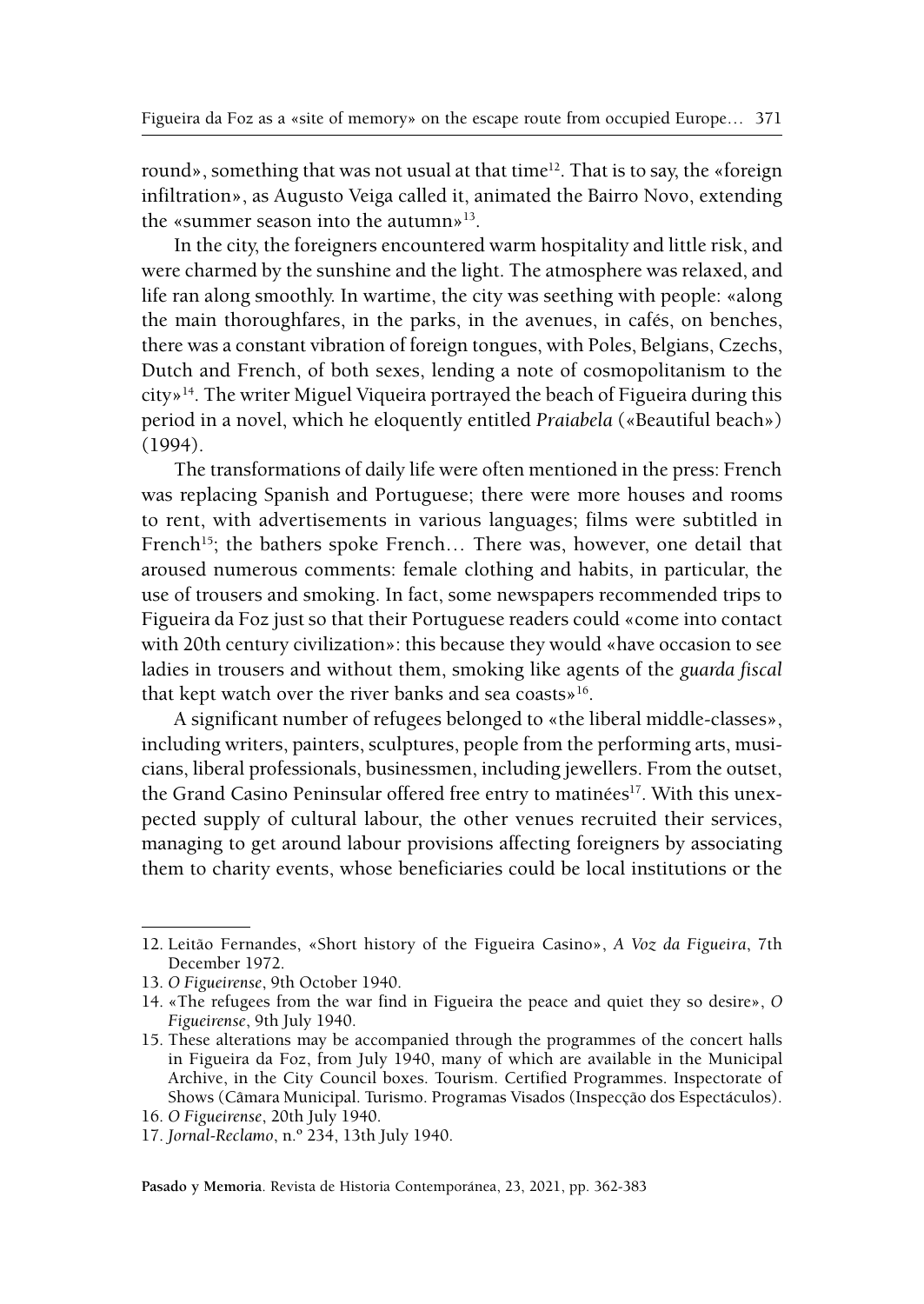refugees themselves. Some performed in shows, while others held art exhibitions or gave talks, amongst other initiatives.

This was the case with the couple, Colette Gaveau (1913-1987) and Witold Malcuzynski (1914-1977), both pianists, who had scarcely arrived in 1940 («in great destitution», as Luís Cajão informs us) before they were invited to perform at the Casino on  $17<sup>th</sup>$  July 1940 in a charity show<sup>18</sup>. Polish by birth and a disciple of the composer Padereswsky, Witold Malcuzynski, a great performer of Chopin, was considered one of the «last Romantic pianists». He and his wife arrived in Figueira da Foz armed with visas issued by Sousa Mendes, according to the Aristides Foundation website. In that same month, the casino itself organized another event in his homage, in which he himself was the beneficiary.

As Luís Cajão explains in his memoirs, on 30th July 1940, the managers of the Casino, Arménio Faria and Ernesto Tomé, «organized a concert |…| that yielded six thousand escudos – a reasonable amount for that season». He goes on: «Hardly had Witold Malcuzynski received this amount when he grabbed us by the arm – his wife and me – and ushered us into the gaming room. Having exchanged the money for tokens, he divided them up amongst the three of us and asked each of us to occupy a roulette table. |…| A quarter of an hour later, both of them had lost everything. I, however, had gone back to the *guichet* and exchanged the tokens back into money |…|, which I only gave back to them when I left them at the door of their hotel» (Cajão, 1979: 13).

Some years after the end of the Second World War, in 1948, the «artistic genius» returned to Figueira da Foz to do a piano recital in the Grand Salon of the Casino Peninsular, as a sign of his «gratitude for the attention and kindness that surrounded him and his compatriots at their hour of need»<sup>19</sup>. Still today the Figueira casino bears a plaque on the wall of its present gaming room commemorating that concert given by the refugee couple.

References to artists do not stop here. There was the French film actor, Marcel Dalio (1899-1983)<sup>20</sup>; the writer, Gisèle Quittner Allatini (1883-1965), also of French origin, who gave various talks at the Casino and wrote some chronicles for the local press<sup>21</sup>; and the Czech painter, Ivan Sors (1895-

<sup>18.</sup> A.H.M.F.F. Town Council. Tourism. Certified Programmes. Inspectorate of Shows. 1940.

<sup>19.</sup> Programme of 28th June 1948. A.H.M.F.F. City Council. Tourism. Certified Programmes. Inspectorate of Shows. 1948.

<sup>20.</sup> On 7th August 1940, the film «Maltese House», with the artist Marcel Dalio («the great French film actor who is now in Figueira da Foz») was shown at the Grand Casino Peninsular of Figueira da Foz. City Council. Tourism. Certified Programmes. Inspectorate of Shows. 1940.

<sup>21. «</sup>At the Casino», *Jornal-Reclamo*, No. 246, 5th October 1940; No. 247 of 12th October 1940 and No. 252 of 16th November 1940. As a freelance journalist, she wrote a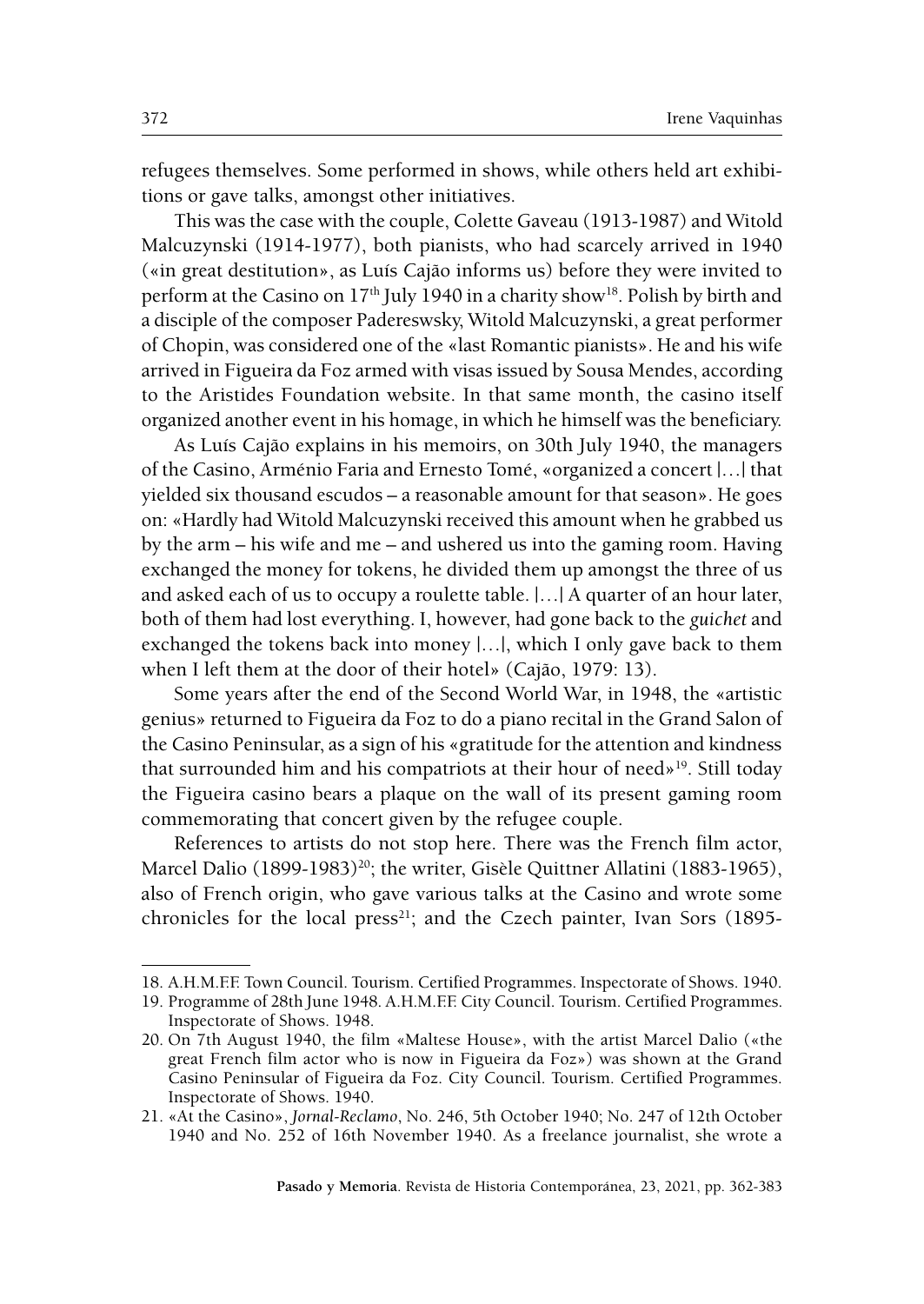1950), the main character of Afonso Cruz's literary fiction, *O pintor debaixo do lava-louça* («The painter beneath the sink», 2013) who, in August 1940, exhibited some of his paintings and drawings in the casino (some of which show fishermen from Buarcos, a fishing village near the beach of Figueira da Foz). Several of these pictures, along with others by other refugees, are now at the Santos Rocha Municipal Museum in the city<sup>22</sup>. In Afonso Cruz's fictional work, Josef Sors resides in the house of a well-known photographer from the city, a relative of the novelist, sleeping in a corner of the house. The book reads: «Under the sink there was a relatively large space, which stretched beneath the stove. A mattress was laid out there and it was there that Sors would sleep, hidden behind the firewood, for fear that the agents of the PVDE would appear in the middle of the night» (Cruz, 2013: 136).

The number of restaurants in the city increased and the streets were lively, particularly in the Bairro Novo, where the various orchestras that played in the cafes, casinos and restaurants, would try to outdo each other, sometimes accompanied by international artistes that the war had brought to the city and who would do the rounds of the various venues.

The «Café Nicola» attracted a host of people with its high-spirited jazz orchestra («Orquestra Ginásio Jazz») and above all, with the solos of violinist David Teller, a Russian refugee, accompanied on the piano by Engleman Malanzer<sup>23</sup>, another refugee, and by the trumpet of Joaquim Machado. In the Café Espanhol, you could hear the «Portuguese Orchestra» from the city of Porto; while in the Ocean Casino, which was more upmarket, it was possible to dine to the sound of the orchestras while watching a variety show. Finally,

chronicle «Figueira da Foz» in *Jornal-Reclamo*, No. 262, 25th January 1941. She also wrote a letter to Aristides de Sousa Mendes, thanking him for the help he had given her in Bordeaux, in which she states: «I am making a point of writing to you to tell you of the profound admiration there is for you in all the countries where you have worked as a consul. You are for Portugal the best form of propaganda, and an honour to your country. Everyone that has known you praises your courage, great heart and chivalrous spirit, and they add: if the Portuguese are all like General Consul Mendes, they are a nation of gentlemen and heroes». AHD – Disciplinary Proceedings of Aristides de Sousa Mendes. Accessed on 8th May 2018. [http://vidaspoupadas.idiplomatico.pt/](http://vidaspoupadas.idiplomatico.pt/aristides-de-sousa-mendes/documentos/) [aristides-de-sousa-mendes/documentos/](http://vidaspoupadas.idiplomatico.pt/aristides-de-sousa-mendes/documentos/)

<sup>22. «</sup>Exhibition of paintings and drawings», *Jornal-Reclamo*, No. 240, 20th August 1940; «Ivan Sors», *Jornal-Reclamo*, No. 240, 16th November 1940. The museum also holds some pictures by the Polish painter, Wanda Ostrowsk. I would like to thank Ana Paula Cardoso, from the Figueira da Foz City Council, for this information.

<sup>23.</sup> In 1946, after the war had already ended, the violinist David Teller continued in Figueira da Foz. His name is mentioned on posters of musical events, at least on the 22<sup>nd</sup> of June 1946. A.H.M.F.F. City Council. Tourism. Certified Programmes. Inspectorate of Shows. 1946.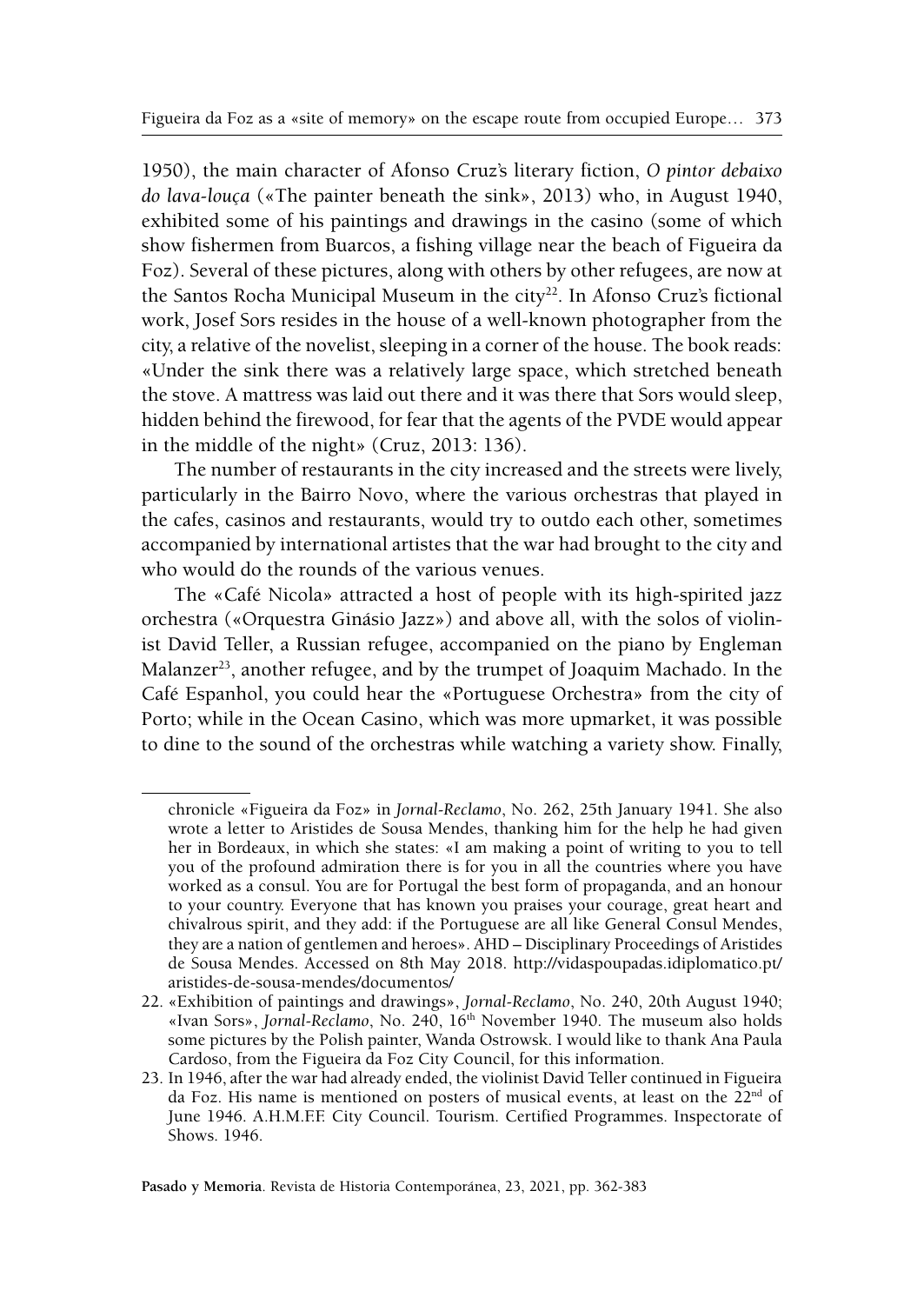in the most recent venue to open in the Bairro Novo, the seafood bar known as the «Lagosta Vermelha» («Red Lobster»), one of the most luxurious and fashionable in Figueira», Classical Spanish dances were performed. «Up to a point,», says Luís Cajão, «my city was a bohemian city |…|», recreating in a way the atmosphere of the 1920s.

Gambling, particularly roulette, also reflected the importance of the refugees. Many of them were «well-heeled folk that would gamble without concerns», and many of them had the habit of going to the Casino, («casino-ing», as they would say at the time), contributing to its takings. The profits from gambling, which prove the impact of the foreign refugees on the city, particularly after 1942, were placed at the service of the Council welfare policy until the year 1947, when the Sociedade Figueira-Praia (Figueira-Beach Company) took over the casino (Vaquinhas, 2012: 224-228).

However, the presence of the refugees did raise some problems for the local authorities, particularly as regards their supervision, as it was not clear what they were or were not permitted to do. This resulted in frequent requests for clarification from the political police. The nearest headquarters of the PVDE was some 50 kms away in Coimbra, which meant that there were no agents in Figueira da Foz. Hence, the job of overseeing the refugees fell to the Council staff. This helps explain the rather relaxed atmosphere experienced by the foreigners in the city<sup>24</sup>.

The correspondence between the PVDE and the Figueira authorities reveals some of the restrictions that the refugees were subjected to, allowing us a glimpse of their daily lives. They were strictly forbidden from «using cameras or other means, such as painting or drawing, to fix points that could be considered of strategic interest on our coastal area or land border $v^{25}$ .

As regards their accommodation, whatever kind it was, the owner was obliged, within 48 hours, to communicate the presence of any foreigner, even if the stay was only for one night, on pain of a fine. «In order to intensify the inspection of foreigners' residences», they were obliged to send, at the beginning of each week, a report of all foreigners lodged in hotels, pensions or guest houses<sup>26</sup>. Similarly, visits from foreigners to refugees resident in Figueira

<sup>24.</sup> The costs of installing PVDE agents in the city (food and accommodation at least) was studied by the local authorities, as is clear from PVDE documentation, but was hotly contested by the mayor. The dispute can be followed in the correspondence exchanged between the two institutions.

<sup>25.</sup> A.H.M.F.F., Folder PVDE, undated. (Confidential circular).

<sup>26.</sup> Montemor-o-Velho Historical Archive, Confidential Circular from the PVDE of 11th November 1943, Folder Documents relating to the PVDE and PIDE (1937-1975).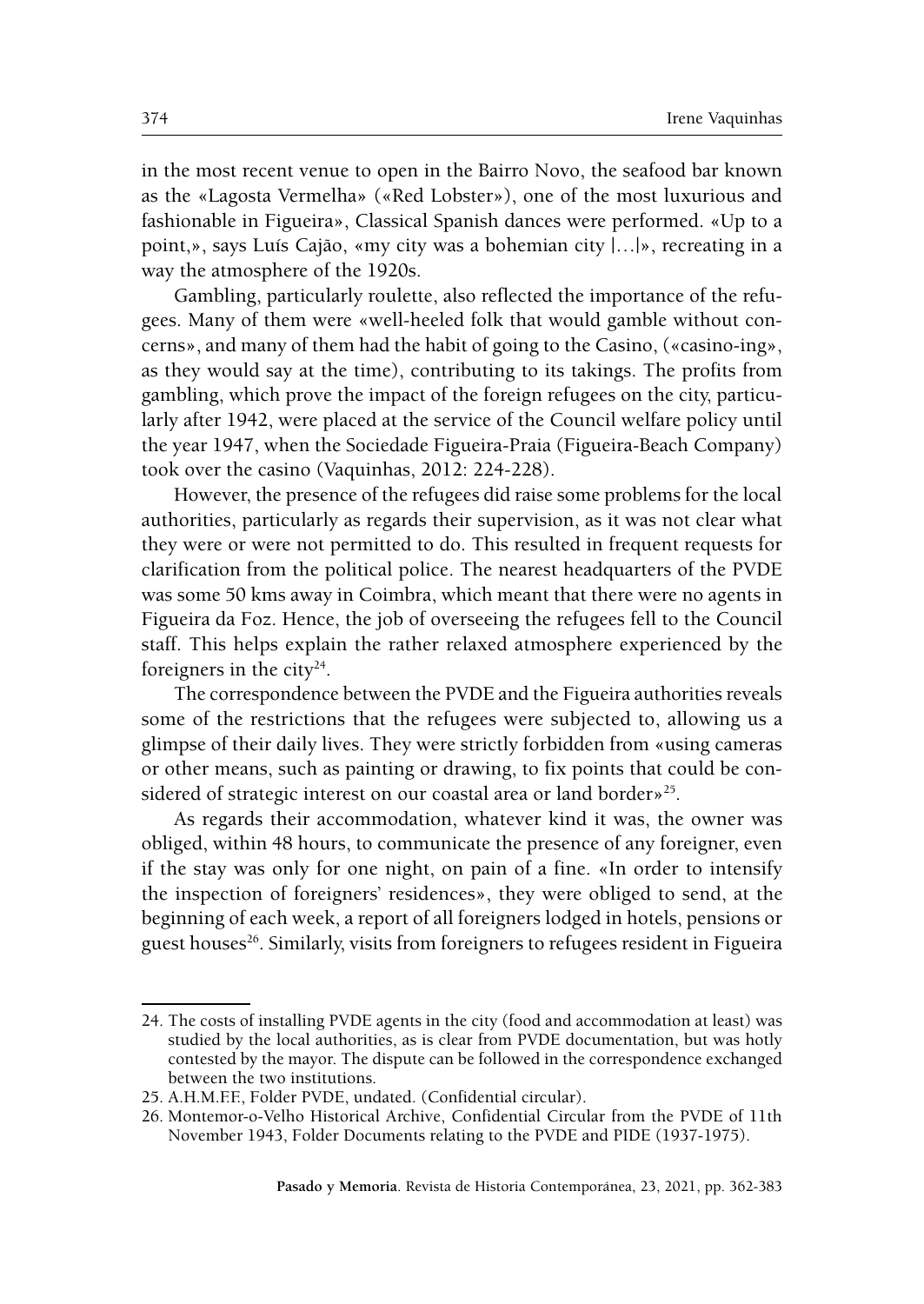had to be immediately communicated by the owner of the residence on pain of a fine. Foreigners that were resident in the country could be allowed to leave on Saturdays without having to present themselves each time they returned<sup>27</sup>.

These were the rules, which did not mean that they were completely complied with. Although the foreigners were forbidden to go more than 3 kms out of the city, there are references of trips to Alhadas<sup>28</sup> (a town in the county of Figueira da Foz) and Curia (some 64 kms away), another site of «fixed residence», used particularly for weddings. The author Luís Cajão mentioned above, who was a young man in the 1940s and member of the «Refugees' Reception Committee» of Figueira da Foz, describes some of the excursions made, including to a wedding in Curia<sup>29</sup>. He also describes his wonder at the beauty of the Polish woman, Irene Kisterówna who «ate fish with sugar syrup» and told him that «that the nicest name she knew in Portuguese was 'alguidar' ['bowl'] and that this would be the name of her first son» (Cajão, 1979: 15). Some refugee children were also enrolled in the education system, more precisely in the Academia Figueirense, as was the case of Edith Liliane Schwarz<sup>30</sup>, whose family, according to the Aristides Sousa Mendes Foundation, had also been issued visas by that consul in Bordeaux.

All that benefitted from Figueira's hospitality were very grateful for it, as can be seen by the letters of thanks deposited in the city's historical archive, addressed to the president of the Council of Ministers<sup>31</sup>, Oliveira Salazar, and to the Mayor of the city – at the time the lawyer Rui Manuel Nogueira Ramos (1901-1987) – which refers expressly to the «warm welcome» and «kindness of the local population and council staff»<sup>32</sup>.

<sup>27.</sup> A.H.M.F.F., PVDE Folder, 5th August 1944.

<sup>28.</sup> In this town, in November 1940, at the civil registry office, Maurice Maucki Maotti, a civil engineer from Oran (Algeria) married Marcelle Gersslik Kalick, journalist from Warsaw (Poland), *Jornal-Reclamo*, No. 253, 23rd November 1940. According to the Aristides Sousa Mendes Foundation, he had come into Portugal with a visa issued by the consul Aristides Sousa Mendes.

<sup>29.</sup> This had probably been the wedding of Grzegorz Fitelberg (Polish composer and violinist) to Zofia Helene Reicher, at Curia, in the summer of 1940. [http://sousamendes](http://sousamendesfoundation.org/portugal/figueira-da-foz)[foundation.org/portugal/figueira-da-foz](http://sousamendesfoundation.org/portugal/figueira-da-foz) (accessed 13th May 2018).

<sup>30.</sup> A.H.M.F.F., Academia Figueirense, Matriculation Book, No. 12, 1940-1941, Entry No. 25, 7th October 1940.

<sup>31.</sup> *O Figueirense*, 13th and 17th July 1940.

<sup>32.</sup> The letter is written in French and sent from Caldas da Rainha, dated 29<sup>th</sup> November 1941, and its 14 signatories present themselves in the following way: «We, the last of the refugees, who received in Figueira da Foz such a warm welcome, according to the ancient traditions of Portuguese hospitality, famous throughout the world, wish to express our most heartfelt thanks to you, Your Excellency, and to all the employees of the town and its population, as we depart. We all hope that God will bless your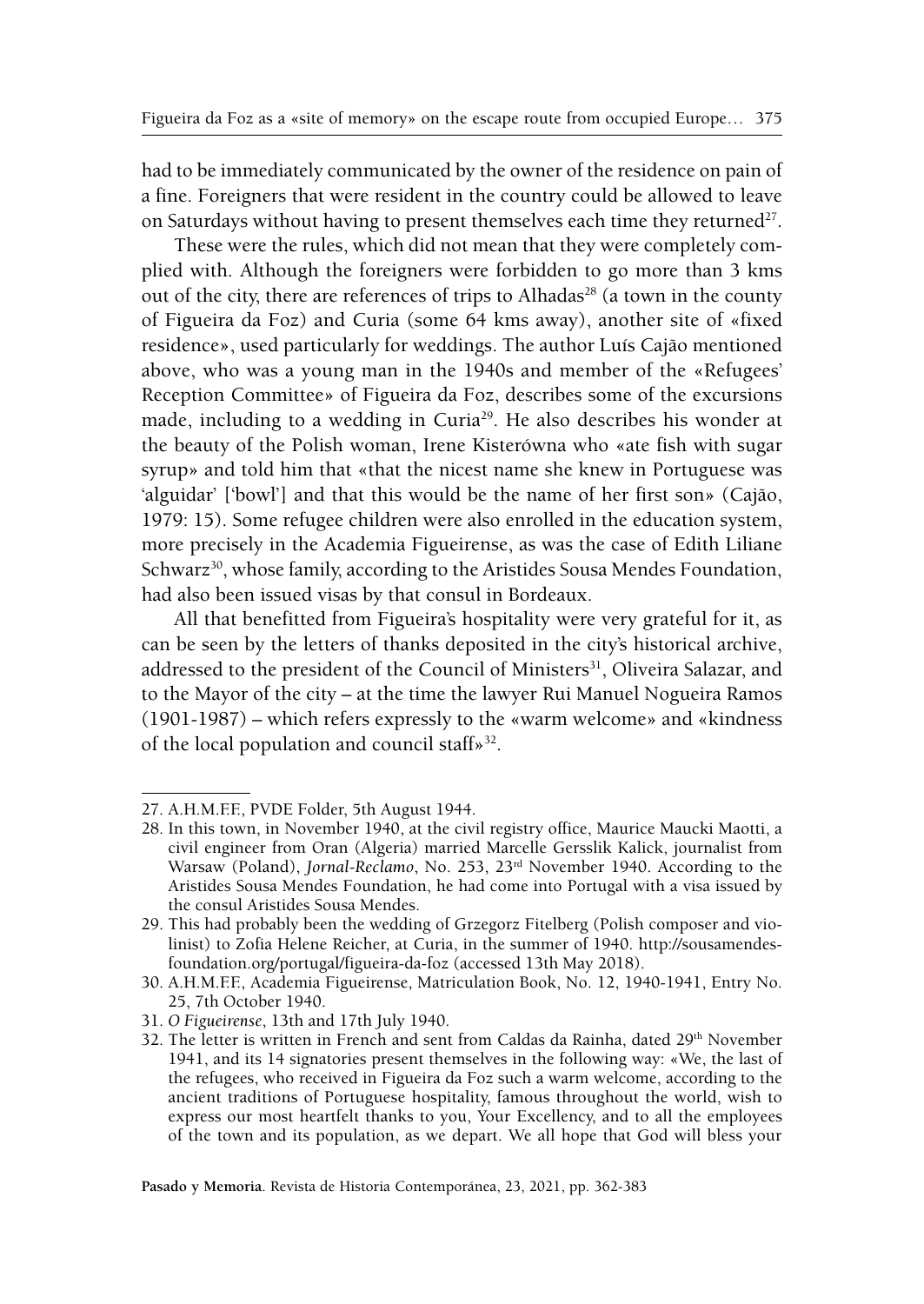### **4. Proposed itinerary: in the footsteps of the refugees of the Second World War**

On the basis of the historical contextualization of the presence of foreign refugees in the city at the time of the Second World War, a route is hereby proposed that will take in some of the places frequented or mentioned in the referenced works, considered to be being essential visiting points on a continuous route running from the city's railway station<sup>33</sup>.

### *4.1. The railway station*

Inaugurated in 1882, the railway station was, for many refugees, their first contact with the city, especially for those that had taken the Iberian route across Spain, entering in Vilar Formoso, and then travelling to Figueira da Foz on the Beira Alta line. At the station, they were met by the city's «Refugee Reception Committee», which consisted of the city's vice-consul of France, members of the Municipal Tourist Board and the «French colony». The writer Luís Cajão, a young man who spoke French well, was part of the Committee, as he mentions in his work *As torrentes da memória*.

### *4.2. Council House on Saraiva de Carvalho Avenue*

Designed by the Italian architects Cesare Ianz and Giuseppe Florentini, and with interior decoration by Ernesto Korrodi, the Council House was inaugurated in 1897. This building housed most of the Council's administrative departments. The refugees were overseen by the council staff with the support of the political police (PVDE), based in Coimbra. In the building, the refugees would also advertise their services, such as «giving French, English and German lessons»34.

town and allow it to blossom and have a great future. Please accept, Your Excellency, this expression of our highest consideration». Amongst the signatories whose names can be deciphered are those of Ester Mandelm; Maria Graulard; Edith Liane Schwarz; Erna Schwarz; Gertruda Kauitzoós; Haleine Kravowiek and Rachel Moed. A.H.M.F.F. Figueira da Foz Municipal Council. Correspondence Received. 1941. Miscellaneous – Unnumbered bundle.

<sup>33.</sup> This expedition might sometimes be extended to the towns of Alhadas (county of Figueira da Foz) and Curia (county of Anadia and district of Aveiro), outside the urban perimeter of Figueira da Foz.

<sup>34.</sup> *Jornal-Reclamo*, No. 234, 13th July 1940.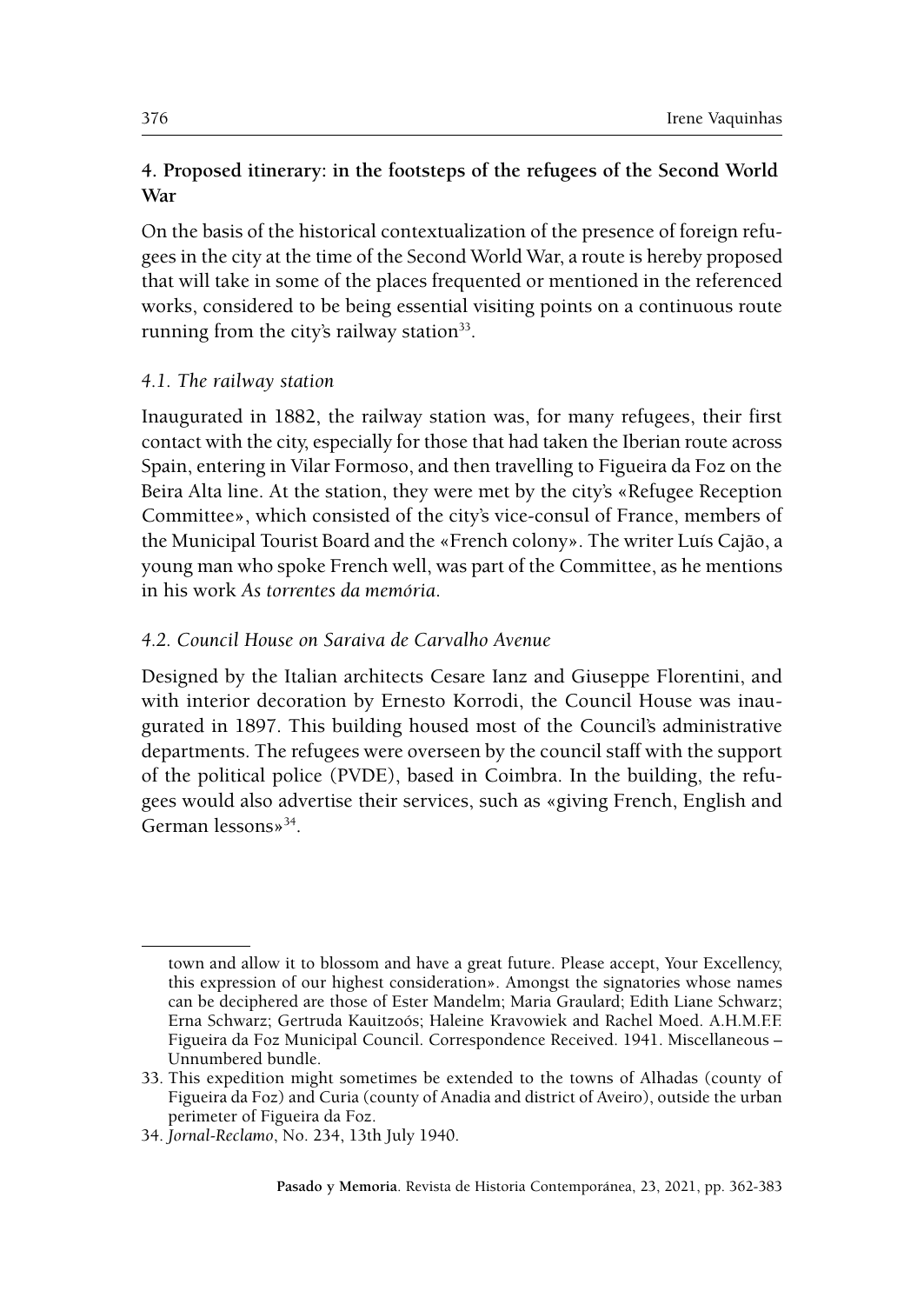## *4.3. The Bairro Novo, epicentre of the temporary residence and social and recreational heart of the city*

When Figueira da Foz became a bathing resort in the third quarter of the 19th century, it became necessary to physically enlarge the city and build accommodation to house the large influx of foreign visitors. The new neighbourbood of Santa Catarina was born, with infrastructures designed for the summer season (hotels, pensions, restaurants, casinos). A qualitative leap was taken in 1884, with the construction of the Saraiva de Carvalho Theatre-Circus, converted into a casino in 1895, under the name Casino Peninsular da Figueira da Foz (Vaquinhas, 2011: 115-141). In the 1940s, the Bairro Novo was a dynamic centre of social life and recreation, and it was here that many of the refugees lived (in hotels, pensions, and rented rooms and houses). There are frequent references in the press and other works from the time to the multilingual babble that could be heard in its streets. The French writer Gisèle Quittner Allatini refers, in a chronicle of the *Jornal-Reclamo da Mais linda Praia de Portugal* to the presence of Aristides Sousa Mendes in the streets of the neighbourhood in the summer of 1940, and how the foreigners would «stop him at every step in order to shake his hand and thank him»35.

4.3.1. The «Havana House» and the «Municipal Tourist Board» in Cândido dos Reis Street

Located in the heart of the Bairro Novo, the Casa Havanesa («Havana House»), bookshop and photographic studio, founded in 1885 (Cascão, 2017), was an important support space for the refugees. Owned by José and Manuel Santos Alves, it housed the headquarters of the vice-consulates of Belgium and England, positions held by the two brothers respectively. They supported many refugees, and as a result, were decorated, after the War by the Belgian and British governments for the services they provided to freedom. They had an office which provided information for the refugees. In the same street was the Municipal Tourist Board, a place often mentioned in the press as the «House of the Refugees in Figueira da Foz», which offered «postal, telegraph and telephone services uninterruptedly from the morning to midnight, and which would also provide them with information. It was this building that the refugees adopted as their home», wrote one refugee, called Boleslaw Biclski<sup>36</sup>.

**Pasado y Memoria**. Revista de Historia Contemporánea, 23, 2021, pp. [362](#page-0-0)[-383](#page-21-0)

<sup>35. «</sup>Figueira da Foz», *Jornal-Reclamo*, No. 262, 25th January 1941.

<sup>36.</sup> Boleslaw Biclski, «Honourable appreciations», *Jornal-Reclamo*, No. 267, 1st March 1941.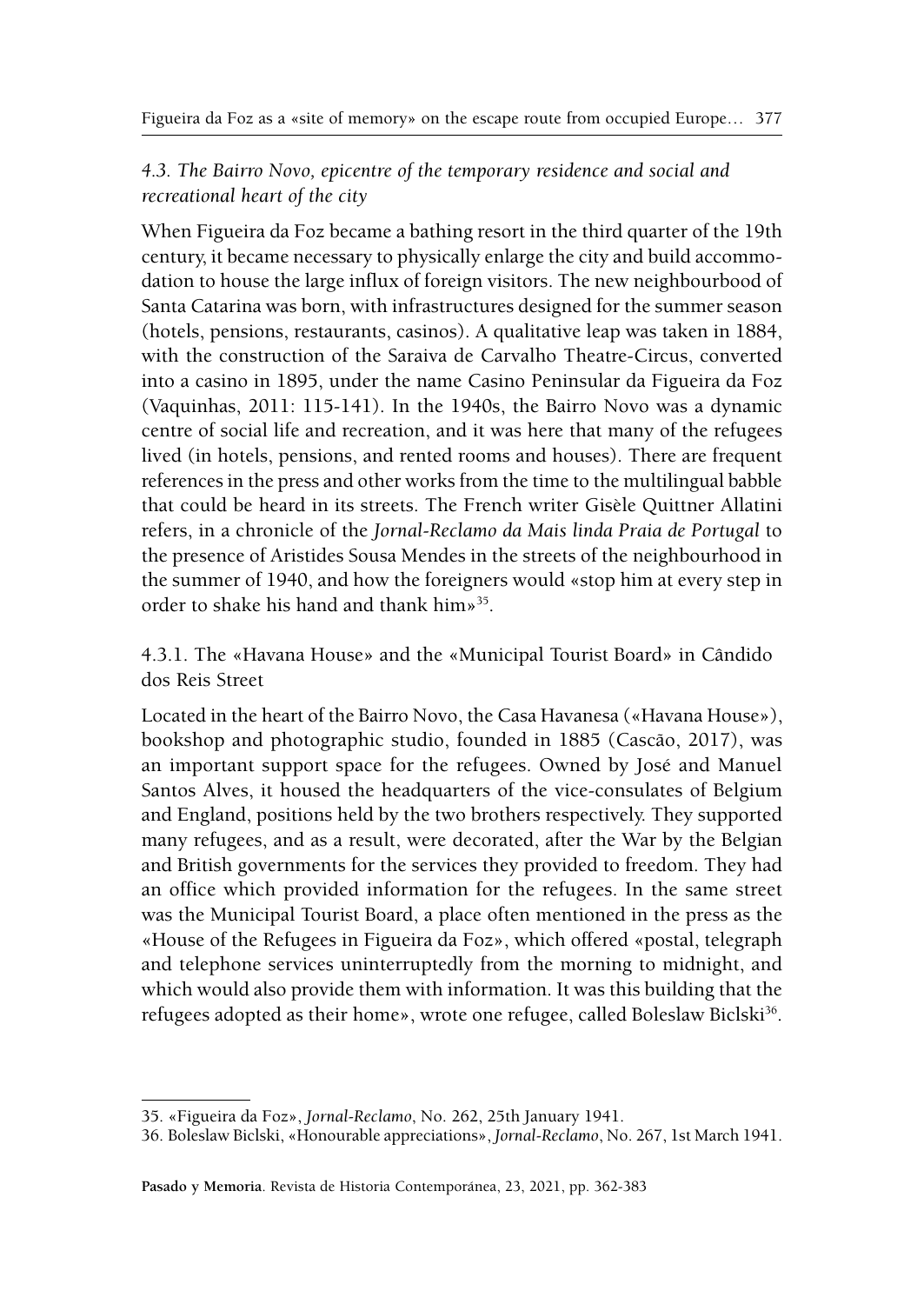Afonso Cruz sets one of the episodes in his book in a commercial store which corresponds to the Casa Havanesa. The story reads: «Mr Costa had a photography shop in the street, whose garden led to the Casino Peninsular |…| Josef Sors entered the shop out of breath |…| The woman, D. Rosa, who was behind the counter, near the window, spotted a PVDE agent approaching at a run. She made a sign to her husband, and he ordered Sora to hide behind the counter. Agent Teixeira came in |…| «Where's the Jew?» «What Jew?» asked the photographer |…| «This isn't the Jew I was after. Where's the other one?» Mr Costa turned his pockets inside out and said: «I only attend one Jew at a time. Now it's this one. Come by at another time and you'll find another |…|» (Cruz, 2011: 127-128).

### 4.3.2. The Grand Casino Peninsular of Figueira da Foz

In the 1940s, the Grand Casino Peninsular (so-called because of the concession granted to it after gambling was made legal in 1927) was seething with people and underwent great development, largely due to the presence of refugees, but also because of the tungsten trade that had developed in the context of the war (Vaquinhas, 2012: 224-228). The presence of the refugees in the casino is very well documented, as mentioned above, and today, one of the walls of the present gaming room bears various commemorative plaques of spectacles held there. We should recall that many refugees were internationally renowned artists. This fact is also mentioned in works about the era, such as Luís Cajão's book *Um secreto entardecer. Tempos. Lugares. Alguns epitáfios*, which describes how Witold Malcuzynski returned to Figueira da Foz to do a recital in the casino, in order to express his gratitude for the way he had been received in wartime (1998: 44-47).

#### **5. Conclusion**

Memorial tourism represents a market niche with enormous economic and cultural potential. In Figueira da Foz, an itinerary on the theme of the Second World War could complement the cultural provision provided by the official organizations and showcase the city's historical heritage<sup>37</sup>. This study has aimed

<sup>37.</sup> This is the case, amongst others of the itinerary *Art Nouveau in the Streets of the Bairro Novo*, an initiative of the Dr. Joaquim de Carvalho Secondary School in the city of Figueira da Foz. The Council's cultural department has organised some activities on this subject, particularly exhibitions on the subject, but only on an occasional basis. The creation of a visitors' centre on the subject of the wars experienced by the city is a more complex proposal.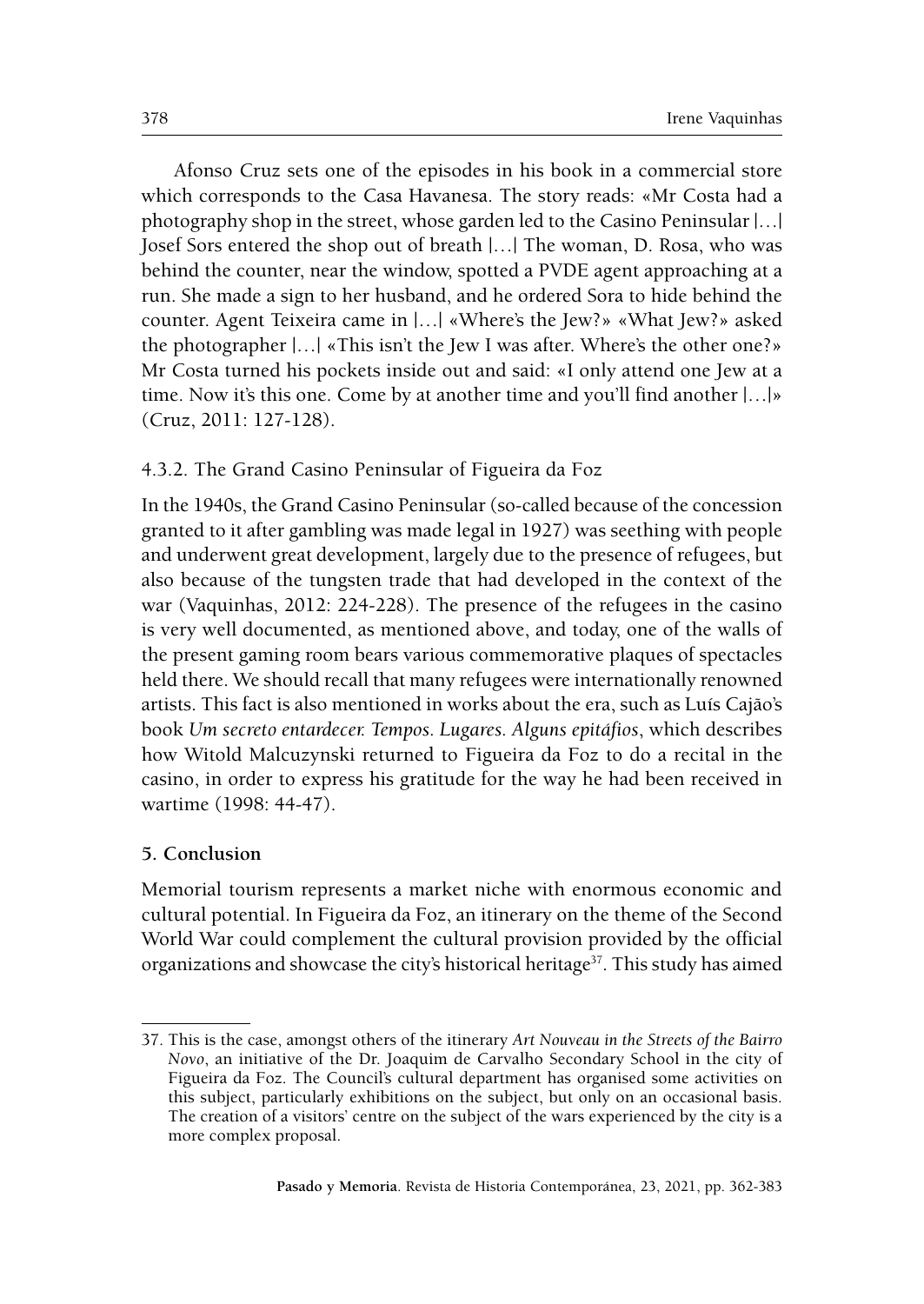primarily to map out the historical data related to the theme and propose a route that would be historically sustained.

The proposal also aims to present the city through the eyes of people that resided there temporarily while they waited for the moment when they could depart to other locations. In the urban setting, the refugees were able to enjoy some degree of freedom, as they were received largely with sympathy and understanding by the local authorities and population. Today, Figueira da Foz may continue to benefit from that singular moment in its history, by investing in the reconstitution of routes and itineraries trodden by the refugees in the city, as well as the collection of oral testimony from people that experienced the events at first hand or who had heard them told, contributing to preservation of its collective memory (since history, literature and memory are mutually complementary).

The proposed route will have a strong international dimension, potentially attracting public from various countries. It could also form part of international circuits, such as the *Libération Route Europe*, as well as complementing other tourist routes offered by other organizations in the city. It could be managed by tourist companies or others. At national level, links could be forged with other towns which, like Figueira da Foz, were «zones of fixed residence» for refugees.

The subject of refuge (and we should not forget that Figueira da Foz also offered shelter to refugees from the Spanish Civil War) is a sensitive topic, but it projects the image of an open, tolerant and cosmopolitan city<sup>38</sup>.

As one of the Council reports of 1940 states: «The arrival in Figueira of large numbers of foreign refugees may be of propaganda value for us in the future, hopefully bearing fruit of the best kind»<sup>39</sup>. I believe that the time has now arrived to make use of those fruits, announced back in 1940…

### **Manuscript sources**

Arquivo Histórico Municipal da Figueira da Foz (A.H.M.F.F.) Academia Figueirense, Livro de Matrículas n.º 12, 1940-1941. Câmara Municipal. Secção Policial. Serviços de Estrangeiros. 1 cx. 1930-1945.

<sup>38.</sup> The creation of a tourist route, in the town, linked to the Spanish Civil War refugees presence as well as its potential interconnection with the one mentioned in this article, was the object of study by I. Vaquinhas, named «Spanish Civil War Memories in the Figueira da Foz beach (1936-1939): historical itinerary proposal», currently under publication.

<sup>39.</sup> A.H.M.F.F. Figueira da Foz Municipal Council. Management Reports. Revenue and Expense Budgets. Activity Plans. 1940.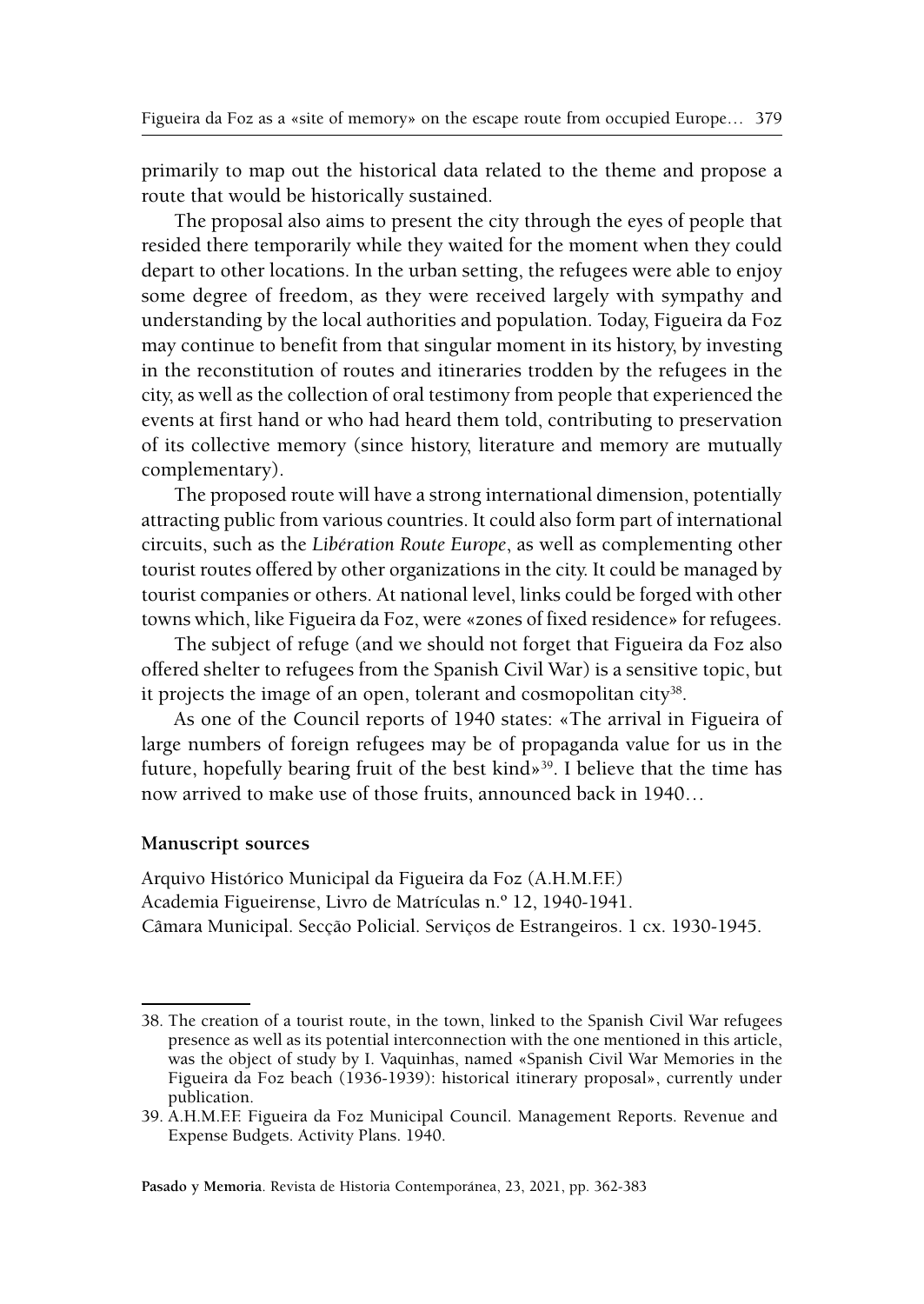- Câmara Municipal. Correspondência Recebida. 1939, Maço n.º 2574 Governo Civil de Coimbra.
- Câmara Municipal. Turismo. Programas Visados (Inspecção dos Espectáculos). Pastas: Jan-Dez 1942; Jan-Dez 1943; Julho-Dez 1946; Jan-Junho 1947; Julho-Dez 1947; Julho-Dezembro 1948.
- Correspondência recebida da PVDE relativa à emissão/envio de títulos de residência de estrangeiros, 1944, 1 pt.
- Câmara Municipal da Figueira da Foz. Correspondência Recebida. 1. Diversa. 1951.
- Câmara Municipal. Turismo. Programas Visados. Inspecção dos Espectáculos. 1940; 1946 e 1948.
- Arquivo Histórico Municipal de Montemor-o-Velho

Pasta Documentos relativos à PVDE e PIDE (1937-1975).

### **Printed Sources and Bibliography**

- ANDRINGA, D. (1996). Abranches, Aristides de Sousa Mendes do Amaral. In F. DE ROSAS and J.M.B. BRITO (dirs.). *Dicionário de história do Estado Novo*. Vol. I: A-L (8). Venda Nova: Bertrand Editora.
- BECHTEL, D.; JURGENSON, L. (dir.) (2013). *Le tourisme mémoriel en Europe centrale et orientale*. Paris: Éditions Pétra.
- BENEY, A.; MASSY, B.; LOEFFEL, B; GASS, C. (2014). Étude de cas. Le tourisme macabre. Available in: *[apps.hevs.ch/blog/getfilesFTO.aspx?id=434](http://apps.hevs.ch/blog/getfilesFTO.aspx?id=434)*
- BESSON, Rémy (2014). Delphine Bechtel et Luba Jurgenson (dir.), *Le tourisme mémoriel en Europe centrale et orientale*, *Lectures* [En ligne], Les comptes rendus, 2014, mis en ligne le 18 mars 2014, consulté le 23 juillet 2019. [https://](https://doi.org/10.4000/lectures.13980) [doi.org/10.4000/lectures.13980](https://doi.org/10.4000/lectures.13980)
- BIERWERTH, G. (2011). *Tourisme de mal du pays: revisiter et ré-habiter les lieux d'origine*. Département d'Histoire. Faculté des Lettres. Université Laval. Québec (mémore de maîtrise). Available in: *[https://corpus.ulaval.ca/jspui/bit](https://www.google.pt/url?sa=t&rct=j&q=&esrc=s&source=web&cd=1&ved=2ahUKEwi87rbVntLjAhUJmRQKHfQVC6gQFjAAegQIABAC&url=https%3A%2F%2Fcorpus.ulaval.ca%2Fjspui%2Fbitstream%2F20.500.11794%2F23203%2F1%2F28859.pdf&usg=AOvVaw1V0TYJzAVGwlG7i6sZqwFl)[stream/20.500…/1/28859.pdf](https://www.google.pt/url?sa=t&rct=j&q=&esrc=s&source=web&cd=1&ved=2ahUKEwi87rbVntLjAhUJmRQKHfQVC6gQFjAAegQIABAC&url=https%3A%2F%2Fcorpus.ulaval.ca%2Fjspui%2Fbitstream%2F20.500.11794%2F23203%2F1%2F28859.pdf&usg=AOvVaw1V0TYJzAVGwlG7i6sZqwFl)*
- BRENTJENS, J.; LENDERS, W. (2028). The Liberation Route Europe: Challenges of Exhibiting Multinational Perspectives. In H. BAK, F. MEHRING, M. ROZA and S. LEVIE (eds.). *Politics and Cultures of Liberation: Media, Memory, and Projections of Democracy* (360-372). Leiden: Brill. [https://doi.](https://doi.org/10.1163/9789004292017_019) [org/10.1163/9789004292017\\_019](https://doi.org/10.1163/9789004292017_019)
- CAJÃO, L. (1979). *As torrentes da memória. Histórias e inconfidências do arco-davelha*. Lisboa: Palas Editores.
- CAJÃO, Luís (1998). *Um secreto entardecer. Tempos. Lugares. Alguns epitáfios*, Lisboa, Editorial Escritor / 10 anos.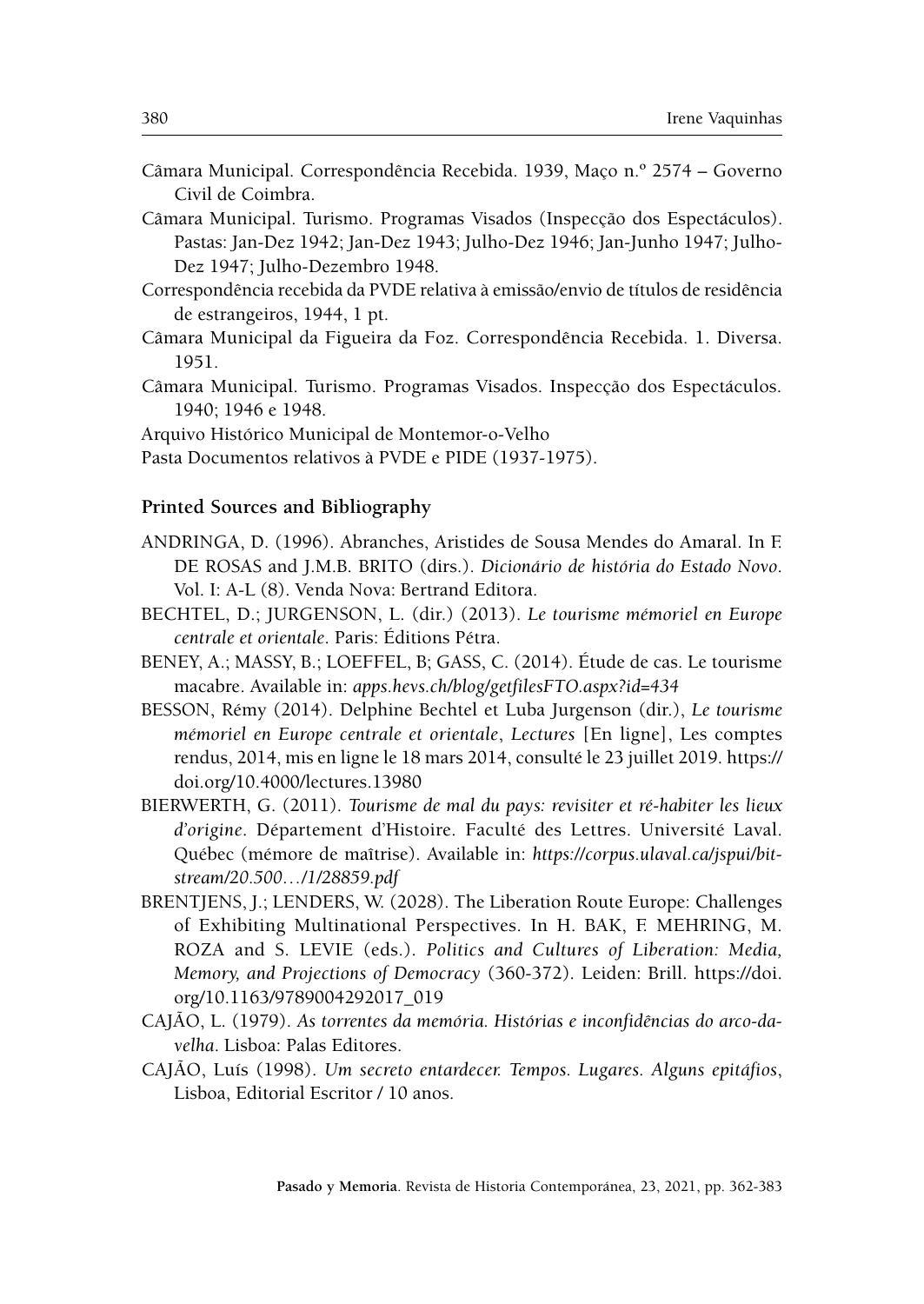- Caldas de Malavella. Available in: [https://www.ushmm.org/search/results/](https://www.ushmm.org/search/results/?q=caldas+de+malavella) [?q=caldas+de+malavella](https://www.ushmm.org/search/results/?q=caldas+de+malavella)
- CASCÃO, R. (2017). Casa Havanesa: um estabelecimento comercial ao serviço da cultura. In *Casa Havanesa: o encerrar de um ciclo*. Figueira da Foz: Câmara Municipal da Figueira da Foz, Divisão de Cultura, Museu, Biblioteca e Arquivos.
- CIRAC, S. (2014). Delphine Bechtel et Luba Jurgenson (dir.), *Le tourisme mémoriel en Europe centrale et orientale*, Paris, Éditions Petra, col. Usages de la mémoire. *Revue d'études comparatives Est-Ouest*, *45(3)*, 319-325. [https://doi.org/10.4074/](https://doi.org/10.4074/S0338059914003143) [S0338059914003143](https://doi.org/10.4074/S0338059914003143)
- CRAHAY, F. (2014). Turisme mémoriel. *Témoigner. Entre histoire et mémoire. Revue pluridiscilinaire de la Foundation Auschwitz*, *117*, 151-152. consulté le 23 juillet 2019. <https://doi.org/10.4000/temoigner.1215>
- CRUZ, A. (2013). *O pintor debaixo do laiva-loiças*. 2.ª edição. Lisboa: Editorial Caminho SA.
- DANCHIN, E. (2014). *Le temps des ruines, 1914-1921*. Rennes: Presses Universitaires de Rennes.<https://doi.org/10.4000/books.pur.92740>
- *Espaço Memória dos Exílios*. Available in: [https://www.cascais.pt/equipamento/](https://www.cascais.pt/equipamento/espaco-memoria-dos-exilios) [espaco-memoria-dos-exilios.](https://www.cascais.pt/equipamento/espaco-memoria-dos-exilios)
- FIGUEIRA, L. (2013). *Manual para elaboração de roteiros de turismo cultural*. Tomar: Instituto Politécnico de Tomar.
- *Figueirense* (O), 1936-1941.
- Fondation pour la Mémoire de la Shoah. Available in: [http://www.fondationshoah.](http://www.fondationshoah.org/enseignement/voyages-pedagogiques) [org/enseignement/voyages-pedagogiques.](http://www.fondationshoah.org/enseignement/voyages-pedagogiques)
- GONÇALVES, A. F. S. (2017). *Dark Tourism. O lado sombrio do turismo: aplicação à cidade do Porto*. Porto: Instituto Superior de Contabilidade e Administração do Porto. Instituto Politécnico do Porto (Dissertação de Mestrado). Available in:<http://hdl.handle.net/10400.22/10949>.
- GREFFE, X. (2011). L'économie politique du patrimoine. De la médaille au rhizome. In *Le patrimoine, moteur de développemnt. Heritage, a driver of development, Actes du Symposium de la XVII*ème *Assemblée Génerale de l'ICOMOS / Proceedings of the Icomos general Assembly* (928-936). Paris: ICOMOS. Available in: [http://](http://openarchive.icomos.org/1307/1/IV-3-Article6_Greffe.pdf) [openarchive.icomos.org/1307/1/IV-3-Article6\\_Greffe.pdf](http://openarchive.icomos.org/1307/1/IV-3-Article6_Greffe.pdf)
- HERTZOG, A. (2011). Les géographes et le patrimoine. *EchoGéo* [En ligne], *18*, mis en ligne le 05 décembre 2011, consulté le 19 juillet 2019. [https://doi.](https://doi.org/10.4000/echogeo.12840) [org/10.4000/echogeo.12840](https://doi.org/10.4000/echogeo.12840)
- JACQUOT, S.; CHAREYRON, G. et COUSIN, S. (2018). Le tourisme de mémoire au prisme du «big data». Cartographier les circulations touristiques pour observer les pratiques mémorielles, *Mondes du Tourisme* [En ligne], *14,* mis en ligne le 30 juin 2018, consulté le 22 juillet 2019.<https://doi.org/10.4000/tourisme.1713>
- JANSEN-VERBEKE, M; GEORGE, W. (2015). Les paysages mémoriels de la Grande Guerre (1914-1918): un changement de paradigme dans la recherche sur le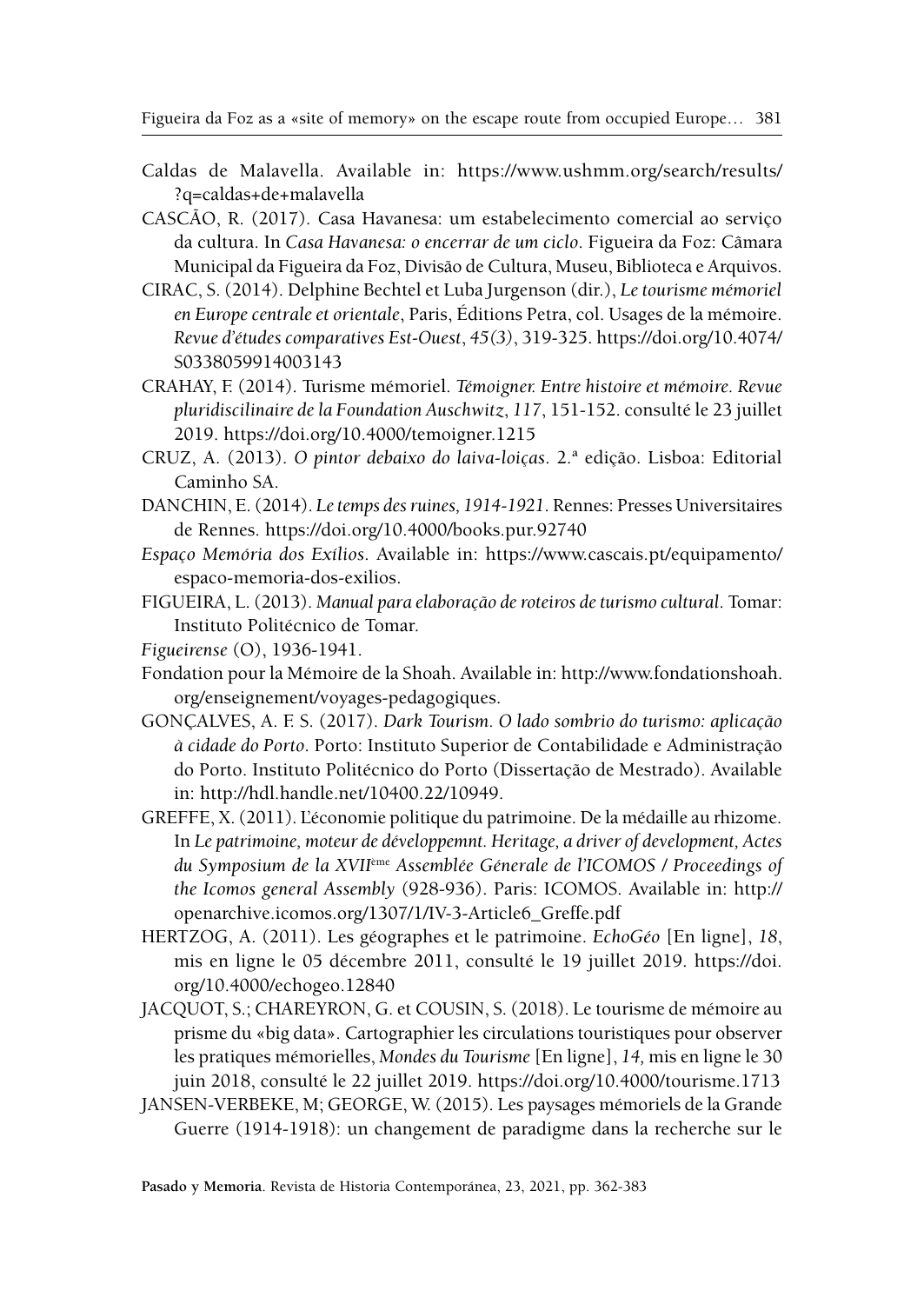tourisme de mémoire, *Via* [En ligne], *8*, mis en ligne le 01 novembre 2015, consulté le 23 juillet 2019. <https://doi.org/10.4000/viatourism.485>

*Jornal-Reclamo da Mais Linda Praia de Portugal* (1940-1941).

- JÚNIOR, J. C. (1998). *Ericeira 50 Anos Depois… Os refugiados estrangeiros da 2.ª Guerra Mundial*. 3.ª edição. Ericeira: Mar das Letras.
- Liberation Route Europe Foundation. Available in: [https://liberationroute.com/](https://liberationroute.com/pages/liberation-route-europe-foundation) [pages/liberation-route-europe-foundation.](https://liberationroute.com/pages/liberation-route-europe-foundation)
- LIMA, M. J.; NEVES, J. S. (2005). *Cascais e a 'memória dos exílios'*. Cascais: Câmara Municipal de Cascais.
- KNAFOU, R. (2012). Auschwitz, lieu touristique? *Via* [En línea], *1*, Publicado el 16 marzo 2012, consultado el 19 julio 2019. [https://doi.org/10.4000/](https://doi.org/10.4000/viatourism.1593) [viatourism.1593](https://doi.org/10.4000/viatourism.1593)
- MAIA, S. V.; BAPTISTA, M. M. (2011). As rotas como estratégia turística: percepção de benefícios e obstáculos na constituição de rotas museológicas na região de Aveiro. *Tourism & Management Studies*, *n.º extraordinário 1*, 672-682. Available in: [https://www.researchgate.net/publication/277074299\\_AS\\_ROTAS\\_](https://www.researchgate.net/publication/277074299_AS_ROTAS_COMO_ESTRATEGIA_TURISTICA_PERCEPCAO_DE_BENEFICIOS_E_OBSTACULOS_NA_CONSTITUICAO_DE_ROTAS_MUSEOLOGICAS_NA_REGIAO_DE_AVEIRO) [COMO\\_ESTRATEGIA\\_TURISTICA\\_PERCEPCAO\\_DE\\_BENEFICIOS\\_E\\_](https://www.researchgate.net/publication/277074299_AS_ROTAS_COMO_ESTRATEGIA_TURISTICA_PERCEPCAO_DE_BENEFICIOS_E_OBSTACULOS_NA_CONSTITUICAO_DE_ROTAS_MUSEOLOGICAS_NA_REGIAO_DE_AVEIRO) [OBSTACULOS\\_NA\\_CONSTITUICAO\\_DE\\_ROTAS\\_MUSEOLOGICAS\\_NA\\_](https://www.researchgate.net/publication/277074299_AS_ROTAS_COMO_ESTRATEGIA_TURISTICA_PERCEPCAO_DE_BENEFICIOS_E_OBSTACULOS_NA_CONSTITUICAO_DE_ROTAS_MUSEOLOGICAS_NA_REGIAO_DE_AVEIRO) [REGIAO\\_DE\\_AVEIRO](https://www.researchgate.net/publication/277074299_AS_ROTAS_COMO_ESTRATEGIA_TURISTICA_PERCEPCAO_DE_BENEFICIOS_E_OBSTACULOS_NA_CONSTITUICAO_DE_ROTAS_MUSEOLOGICAS_NA_REGIAO_DE_AVEIRO)
- MALCUZYNSKI, W. (sf). Available in: [http://old.sousamendesfoundation.org/](http://old.sousamendesfoundation.org/malcuzynski/) [malcuzynski/.](http://old.sousamendesfoundation.org/malcuzynski/)
- MILGRAM, A. (2010). *Portugal, Salazar e os judeus*. Lisboa: Gradiva.
- MÜHLEN, P. (2012), *Caminhos de fuga Espanha-Portugal. A migração alemã e o êxodo para fora da Europa de 1933 a 1945*. Coimbra: IUC.
- NADAL FERRERAS, Rafael (2019). *El hijo del italiano*. Barcelona: Planeta.
- NORA, Pierre (1999). Les lieux de mémoire. In J.C. RUANO-BORBALAN (coord.). *L'Histoire aujourd'hui. Nouveaux objets de recherche. Courants et débats. Le métier d'historien* (343-348). Paris: Éditions Sciences Humaines
- ORDÓNEZ, Rafael (sf). *Amor y cuernos: la historia de los refugiados italianos em Girona que huyeron de Hitler*. Available in: [https://www.elindependiente.com/](https://www.elindependiente.com/tendencias/historia/2019/05/24/amor-y-cuernos-la-historia-de-los-refugiados-italianos-en-girona-que-huyeron-de-hitler/) [tendencias/historia/2019/05/24/amor-y-cuernos-la-historia-de-los-refugiados](https://www.elindependiente.com/tendencias/historia/2019/05/24/amor-y-cuernos-la-historia-de-los-refugiados-italianos-en-girona-que-huyeron-de-hitler/)[italianos-en-girona-que-huyeron-de-hitler/](https://www.elindependiente.com/tendencias/historia/2019/05/24/amor-y-cuernos-la-historia-de-los-refugiados-italianos-en-girona-que-huyeron-de-hitler/)
- *Out of Hitler's Reach* (sf). Available in: [https://www.iowapbs.org/iowapathways/](https://www.iowapbs.org/iowapathways/artifact/out-hitler’s-reach) [artifact/out-hitler's-reach;](https://www.iowapbs.org/iowapathways/artifact/out-hitler’s-reach) [https://www.thegazette.com/news/80-years-ago](https://www.thegazette.com/news/80-years-ago-scattergood-took-in-refugees-fleeing-nazis/)[scattergood-took-in-refugees-fleeing-nazis/](https://www.thegazette.com/news/80-years-ago-scattergood-took-in-refugees-fleeing-nazis/)
- PEREIRA, C. H. (2017). *Refugiados da Segunda Guerra Mundial nas Caldas da Rainha (1940-1946)*. Lisboa: Edições Colibri.
- PIMENTEL, I. F. (1996). Refugiados. In F. DE ROSAS e J.M.B. BRITO (dirs.). *Dicionário de história do Estado Novo*. Vol. II: M-Z (823-825). Venda Nova: Bertrand Editora.